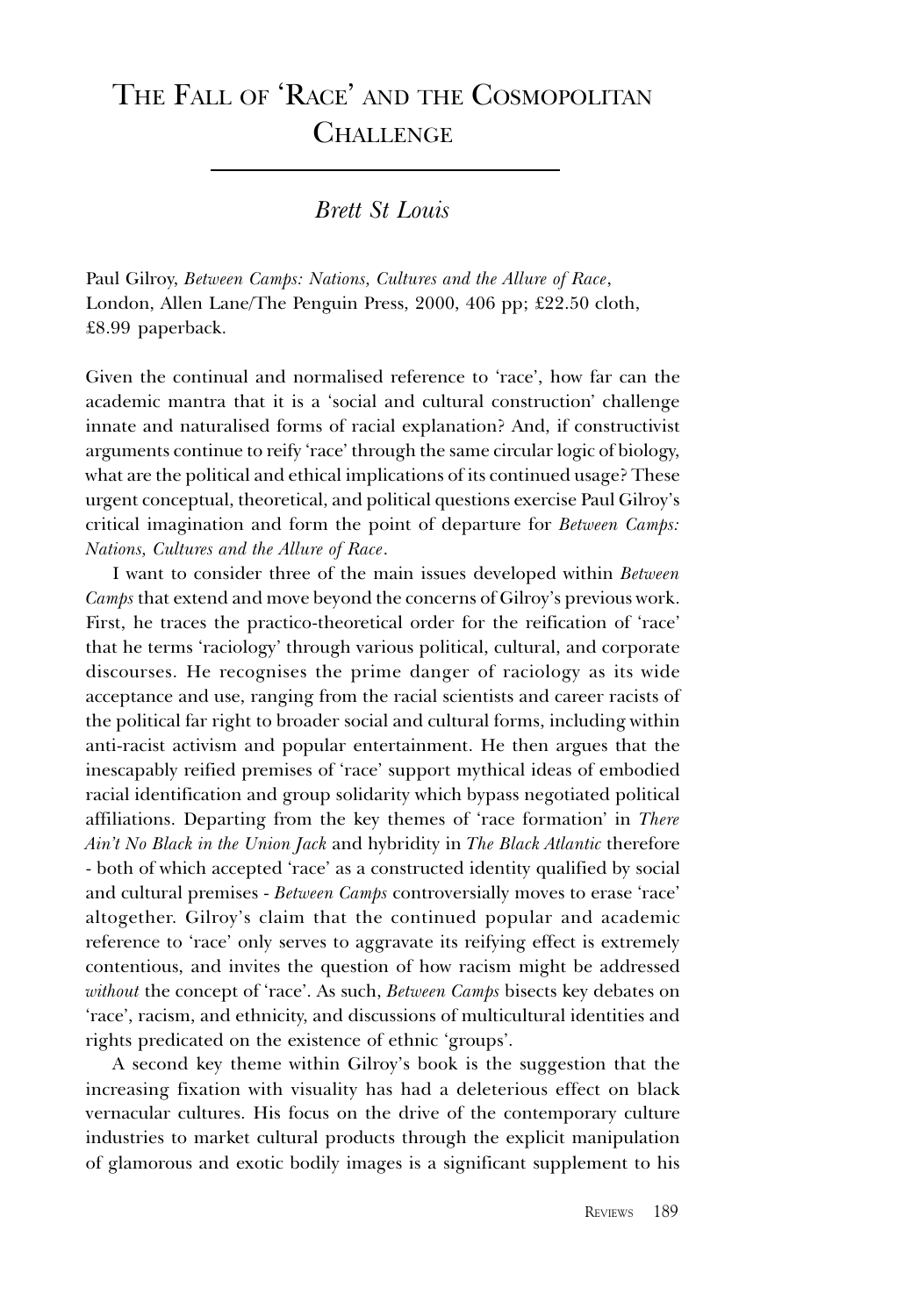previous work. Between Camps expands the 'outer-national' focus of The Black Atlantic, where Gilroy sought to uncover the diasporic 'routes' of black cultures hidden within the dominant notion of fixed national and ethnic 'roots', into a critique of the role of 'race' within globalised forms of popular culture. His idea that the commercial imperatives underscoring contemporary black popular cultures nullify the integrity of their artistic production and effectiveness as oppositional political forms is both compelling and provocative. On the one hand, it recognises that the work of artists such as Bob Marley and Peter Tosh emerge from a time when the idea of freedom and political engagement was more directly connected to popular cultural production than it is now. However, it also implies that the moment of worthy radicalism has passed, and that contemporary black cultures are corralled into one of two uninspiring avenues. The first submits to the conservative dictates of the corporate entertainment industry that objectifies blackness, for example, in the images of chiselled muscular slaves emerging from the 'middle passage' in the film *Amistad*. The second simulates dissent through regressive gestures of pseudo-freedom based on normative heterosexuality and material wealth, as evident in facets of hip hop culture. However, just as Gilroy's strident critiques of ethnic absolutism and cultural nationalism in The Black Atlantic sparked controversy in being seen to conflate the content and purposes of various nationalisms within a singular reactionary form, the critique in *Between Camps* negates existing expressions and potential avenues of cultural resistance.

The advancement of a post-racial humanism represents the third main intervention of Between Camps that I want to explore here. In suggesting the exhaustion of 'race' as a viable critical concept, Gilroy tries to envisage the ethical resources necessary to dismantle the explicit raciology and hegemonic status of 'race'. He advances a 'strategic universalism' as the basis for the reformation of an inclusive human identity that negates the exclusive allure of 'race'.

After consistently opposing various forms of foundationalist thought such as ethnocentrism and cultural absolutism for well over a decade, this assertion of a universal humanism is a bold move. Given that universalism and humanism are often seen to partner 'race' as modernist concepts, it is not at all clear how they can be conceptually redeemed, while 'race' remains inextricably tied to its divisive history. Discarding the possibility of recuperating or reinventing the 'old' humanism, Gilroy drafts a collective human category that is based on a cosmopolitan ethics bound to the postracial universality of species-life. This turn to inclusive progressivism as an enlightening spirit, while rejecting the partial and exclusionary practices of its high modernist application, is conceptually problematic. Just as Gilroy interrogates 'race', it has recently been asked whether the 'human' can be re-signified in ways that refute its ethnocentric Western history or alternatively, if we now require a 'post-humanism' with no ambition beyond signalling the contingency of subjectivity, communication, and ideas.1 This

1. Iain Chambers, Culture After Humanism: History, Culture, Subjectivity, London, Routledge, 2001.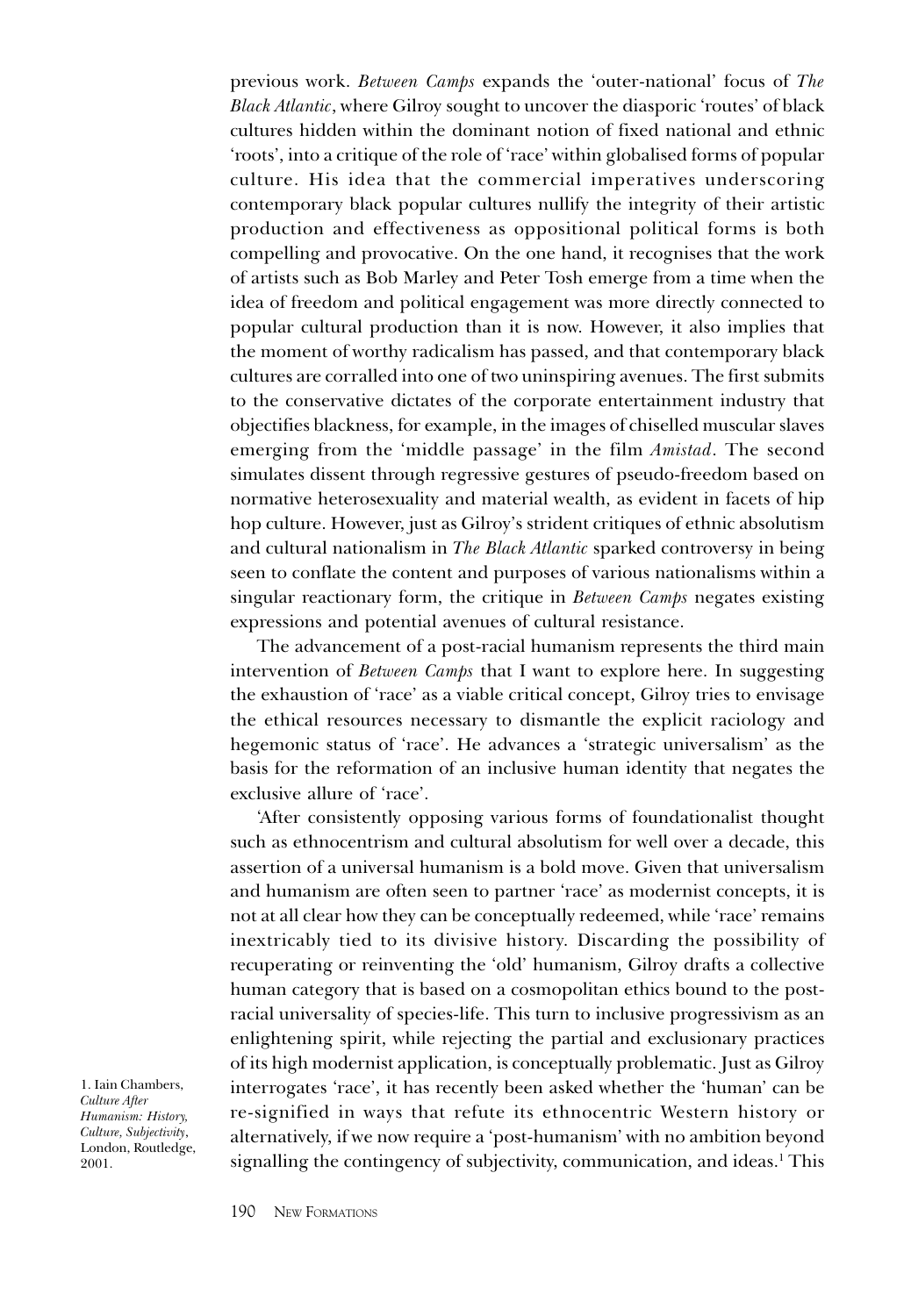raises the larger issue of how to avoid the worst excesses of reductive thought, while retaining the capacity for penetrative social analysis and prescription - the point of departure for Between Camps, as well as its ultimate aim.

#### THE RISE AND FALL OF 'RACE'

Retaining a critical thread of Gilroy's previous work, Between Camps questions the extent to which the spectre of 'race' haunts the ideals of modernity and reveals its false promises. He argues that the social and cultural ideas and practices of modernity were themselves compromised by a flawed logic that he has referred to elsewhere as the 'complicity of racial terror with reason'.<sup>2</sup> He recognises 'the consolidation of modern raciology [that] required enlightenment and myth to be intertwined' (p59) and created the foundations for what he calls a 'distinctive ecology of belonging' (p55). This raciological form of belonging issued the individual citizen with symbolic commitments to fixed national, ethnic, and cultural affiliations, encouraging 'insular' modes of identification based on sameness. Gilroy highlights the ethical implications of this apprehension about difference, multiculture, and cosmopolitanism, an apprehension which encouraged a 'camp mentality' of cathartic identities based around sameness.

Gilroy's corrective begins with the observation that raciology 'cannot be readily re-signified or de-signified' (p12), and moves towards developing new 'non-raciological' forms of social identification and belonging. This is supported by the idea that 'the creative acts involved in destroying raciology and transcending "race" are more than warranted by the goal of *authentic* democracy to which they point' (p12, emphasis added). The urgent task of dismantling 'race' is assisted by the very crisis of raciology, inasmuch as

the idea of 'race' has lost much of its common-sense credibility, because the elaborate cultural and ideological work that goes into producing and reproducing it is more visible than ever before, because it has been stripped of its moral and intellectual integrity, and because there is a chance to prevent its rehabilitation (pp28-9).

This weakening of 'race' is enhanced by the development of medical technologies for treatment and research purposes that illuminate the internal sameness of the body in contrast with the irrelevance of external (phenotypical) differences. He then suggests that, confronted by our unifying corporeality, and made to face our internal similarities as opposed to our superficial external differences, we find the work required to sustain the hegemonic status of raciology exhausting, to the extent that the exhausted, if not terminal condition of raciology itself becomes irrefutable. For Gilroy, this prognosis initiates a series of critical questions: can we continue to use 'race' - with its unavoidable phenotypical resonance - in the full awareness that it has no biological foundation? Given its inescapably reified premises, can we possibly recuperate 'race' without reinforcing its 2. Paul Gilroy, The Black Atlantic: Modernity and Double Consciousness, Cambridge, Harvard University Press, 1993, p73.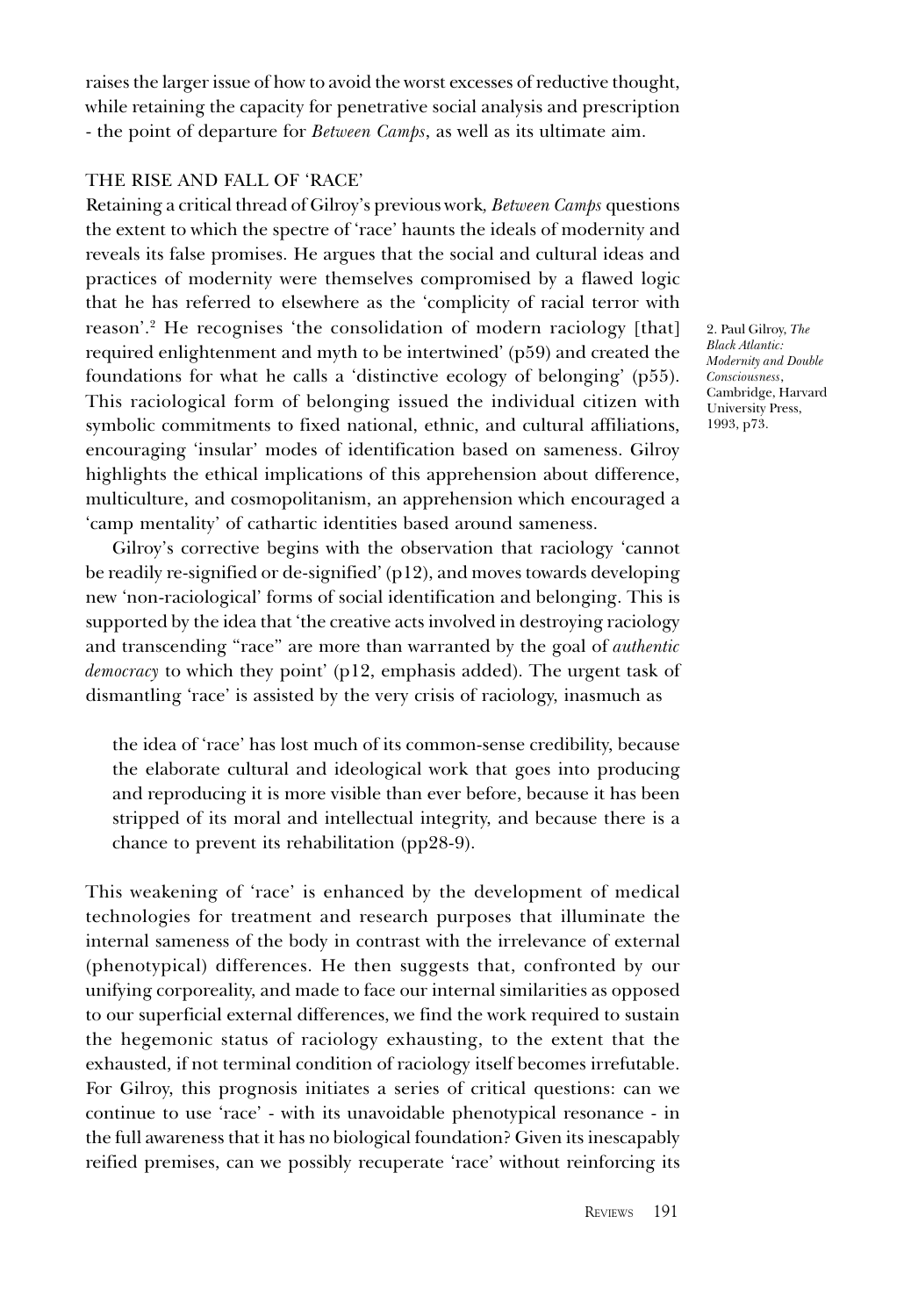dangerous 'common sense' meanings? Or, put differently, can the concept of 'race' be redeemed in a way that is wholly separable from its iniquitous historical practices? Gilroy's enumeration of a series of conceptual dangers appears to answer these questions with a sometimes qualified 'no'. Although there is much to unpack here, the assertion that many progressive commitments to 'race' require 'the pious ritual in which we always agree that "race" is invented but are then required to defer to its embeddedness in the world'  $(p52)$  is a trump card. The customary qualification that 'race' is a social construction continues to rely on arbitrary criteria to group differentiated individuals together.

Gilroy argues that these naturalised forms of group affiliation have been mobilised in order to provide short cuts to political solidarity surpassing the need for negotiated positions. Furthermore, such easy political alliances are dangerously dependent on an overarching conceptual negativity, where group membership is authenticated by sets of criteria which inevitably establish those who do not belong: the Outsiders and Others. For Gilroy, this pervasive raciological negativity debases the conceptual universe of progressive anti-racist ideals; it fails to 'communicate any positive or affirmative notes' (p52), leaving us to wonder what a creative and positive anti-racist politics would entail. The political ironies and implications of adhering to this 'mythic morphology of racial difference'<sup>3</sup> become apparent in the 'fraternity of purity-seekers' who populate 'the unstable location where white supremacists and black nationalists, Klansmen, Nazis, neo-Nazis and ethnic absolutists, Zionists and anti-semites have been able to encounter each other as potential allies rather than sworn foes'  $(p219)$ .

I understand the value of Gilroy's attempt to disavow 'race' most powerfully in terms of its critique of the inadequacy of many racial forms of description, explanation and justification. His perspective is easily applied to the description of the rioters, aggressors and provocateurs on the streets of Northern England during the urban uprisings of summer 2001 as 'Asians', 'Pakistanis', 'Indians', 'Bangladeshis' and 'whites'. This explicit use of racial terminology fixes disenchanted British citizens within an over-determined frame of 'race', mediated by the 'ethnic' differences of culture, religion, and nation. On these terms, the salience of ethnic differences inflates the conflicts into 'race/ethnic riots' instead of civil unrest, and separates the issues of multicultural rights and freedoms and ethnic identity from the broader demands of building a cosmopolitan democracy. Gilroy's implication is that we need to initiate positions and debates that are not built on the premises of 'race'; in other words, we might need to move beyond 'race' in order to deal more effectively with racisms.

It is at this point that objections to Gilroy's denunciation of 'race' - in the work of commentators as diverse as Molefi Kete Asante and Robert Miles begin to crystallise around the very terms of his project. Asante writes of the impracticality of erasing 'race', and of Between Camps as indicative of a profound misunderstanding of the objective lives of the African-American

3. Paul Gilroy, Race ends here', Ethnic and Racial Studies, 21 (5) 1998: 842.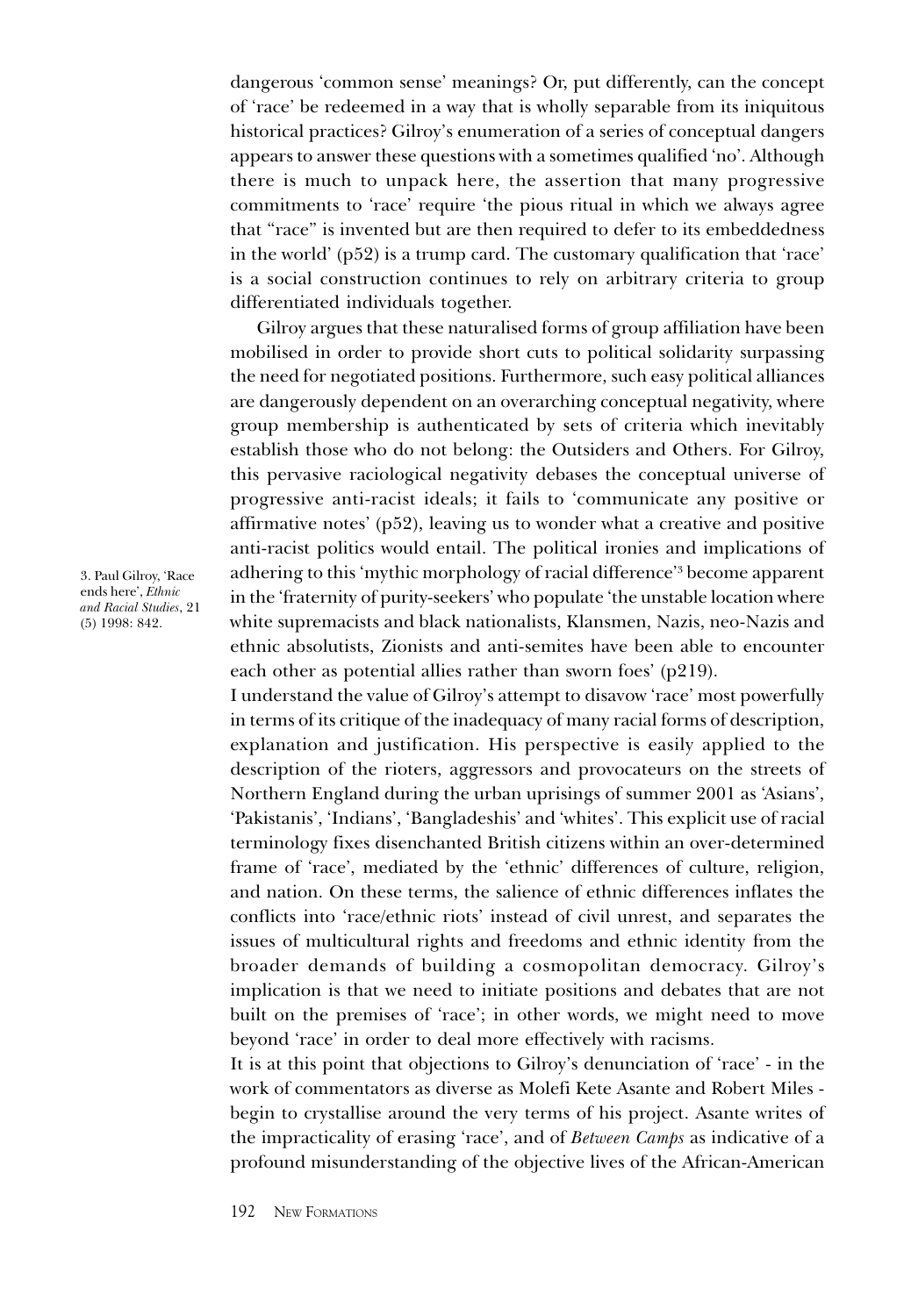community and of the social, political and cultural importance of its organic links to Africa.<sup>4</sup> Despite these expected differences, Asante's argument that Between Camps focuses on the idea of 'race' as opposed to racism or antiracism, echoes broader conceptual reservations about the terms under which 'race' should be dismantled. The originality of Gilroy's argument becomes apparent by comparing it with Robert Miles's critique of the 'race relations problematic', where he examines the relationships between supposedly prior existing 'races' and between their distinct transhistorical identities.<sup>5</sup> Where Miles identifies racism, rather than 'race', as the primary subject of concern, Gilroy resists racism as an organising principle, and focuses on 'race' as a semi-autonomous cultural concept. The semi-independence of 'race' from social relations illuminates the extent to which Gilroy's willingness to forgo 'race' is less comprehensive than it initially appears. Stating that 'I am alive to all the ironies of my position'  $(p52)$ , Gilroy anticipates the massing ranks of realist objections, and offers a highly significant qualification: to renounce 'race' for analytical purposes is not to judge all appeals to it in the profane world of political cultures as formally equivalent' (p52).

This caveat serves two functions. First, it separates the analytical from the practical bases of 'race'; second, in viewing the 'formal equivalence' between the two sceptically, it implies that differential appeals to racial forms of identification have differential values 'in the profane world of political cultures'. While this might partially be a reaction to the resistance of those he asks to relinquish their racial identities, the reference to a particularised black intellectual and cultural production throughout the book prevents this move from appearing as a merely gestural tactic. Nevertheless, the specific terms that validate claims to 'race' within the 'profane world' are left unstated; for Alana Lentin, this indicates a familiar practico-theoretical impasse in Gilroy's work:

Gilroy does not, indeed cannot, provide answers to the dilemmas he poses.... He is, like most contemporary students of 'race', racism and anti-racism, haunted by the problem inherent in the recognition of the critical futility of employing 'race' as a category and the concomitant realisation that, without these tried and tested concepts, anti-racism increasingly loses meaning.6

Without wanting to frame racism as the key social and conceptual problematic, with anti-racism as its political arm, Gilroy formulates 'race' as a conceptual dilemma that renders an intellectual project problematic.7 While there is no obvious means of simultaneously retaining *and* erasing 'race', the consistent denunciation of raciology, and the powerful mythologies which universalise racial particularities, appears to deny even the desirability of such cathartic resolutions. Accepting that the racial aspects of certain social phenomena are often perceptibly real, the challenge issued in Between Camps is to confront how and why 'race' is theorised and

4. Molefi Kete Asante, book review of Against Race, Journal of Black Studies, 31 (6), 2001: 847-851.

5. Robert Miles, Racism After 'Race Relations', London, Routledge, 1993.

6. Alana Lentin, "Race', Racism and Anti-racism: Challenging Contemporary Classifications', Social Identities, 6 (1), 2000: 100-1.

7. Sophie Body-Gendrot, Now you see, now you don't: comments on Paul Gilroy's article', Ethnic and Racial Studies 21 (5), 1998: 848-858.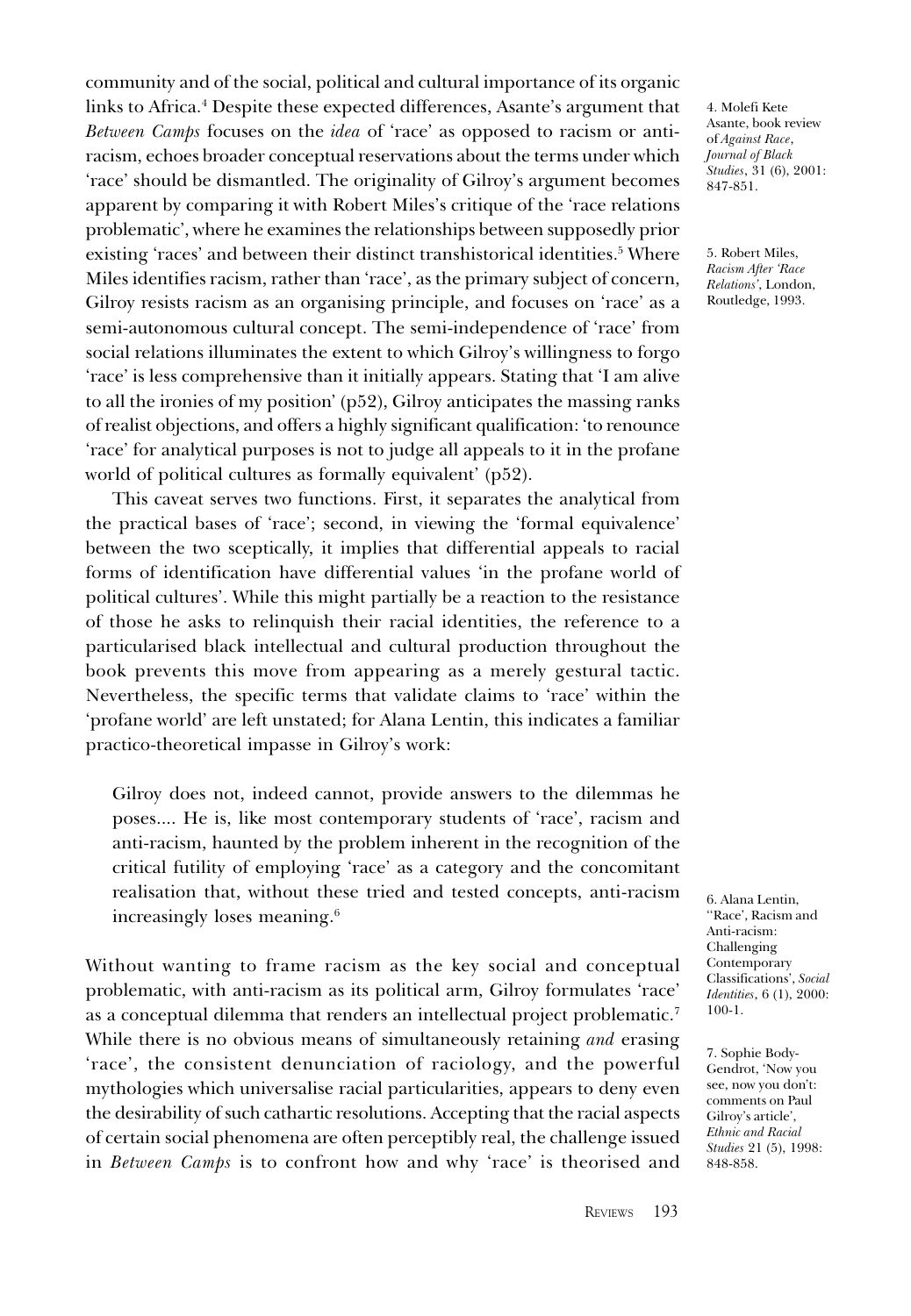operationalised, and how to explore the ethical implications of its continued usage without recourse to the customary evasions that configure it as a biocultural fact.

Even Gilroy's position remains implicated within the orbit of 'race'. Continuing the themes of his previous work, Between Camps frames its social critique around black intellectual figures and cultural fields. Such positioning of paradigmatic black figures and cultures can have two possible meanings; it either points to black intellectual and cultural production as distinctively and singularly black, or it situates these phenomena as particular aspects of a universal process. Whichever meaning is accurate and I understand Gilroy to be doing the latter - his use of the term black is problematised - and has even been criticised as an application of the 'one-drop rule' that surreptitiously reiterates the biologism of 'race'.<sup>8</sup> Furthermore, his reading of intellectuals such as Frantz Fanon and Richard Wright as illustrating the hybrid insights of 'becoming' as opposed to 'being'<sup>9</sup> forms the basis of what John Hutnyk recognises as the 'hierarchy and history of hybridities'<sup>10</sup> which establishes the primacy of black intellectual and cultural producers.

These reservations over Gilroy's use of the term 'black' emerge from a reading of The Black Atlantic as offering a 'counter-model' of 'an outernational, hybrid blackness' which draws on many of the same 'reductively absolutist, vanguardist, exclusivist and essentialised-purist<sup>'11</sup> assumptions that he takes various cultural nationalisms to task for. This perspective points to a deeper, perhaps insoluble problem. In The Black Atlantic, Gilroy uses the identification of 'black' and 'white' races across the political spectrum to frame 'another, more difficult option: the theorisation of creolisation, métissage, mestizaje, and hybridity'.<sup>12</sup> In Between Camps he recognises that, despite the extensive critical lexicon and elaborate grammatical syntax that is applied to 'race', 'a lack of a means of adequately describing, let alone theorising, intermixture, fusion, and syncretism without suggesting the existence of anterior "uncontaminated" purities' ( $p250$ ) remains. This leaves a lingering conceptual problem inasmuch as concepts such as creolisation and hybridity suggest the existence of discrete and separable forms which are subsequently mixed or fused.<sup>13</sup> Derrida's critique of the Western privilege of speech over writing, and the associated metaphysics of presence, is instructive here.<sup>14</sup> If, as Derrida suggests, grammatical understanding and linguistic meaning have social and practical effects, a grammatological analysis of syncretism would entail assessing the extent to which it delineates original forms that prefigure contact and mixing. Alert to this possibility, Gilroy stresses a concern with fallacious representations of hybridity as indicating 'the stable, sanctified conditions that supposedly preceded the mixing process and to which presumably it might one day be possible to return' ( $p250$ ). He thus situates the conceptualisation and discussion of difference within a commitment to negotiated political affiliations and solidarity that are ethically responsible. As the disputes over his use of 'black'

8. Jayne O. Ifewunigwe, Old Whine, New Vassals: Are Diaspora and Hybridity Postmodern Inventions? in Phil Cohen (ed) New Ethnicities, Old Racisms, London, Zed, 1999, p181.

9. Paul Gilroy, '... to be real: the dissident forms of black expressive culture' in Let's Get It On: The Politics of Black Performance, Catherine Ugwu (ed), London, ICA, 1995.

10. John Hutnyk, Adorno at Womad: South Asian Crossovers and the Limits of Hybridity-Talk, in P. Werbner and Tariq Modood (eds), Debating Cultural Identity: Multicultural Identities and the Politics of Anti-Racism, London, Zed, 1997, p127.

11. Laura Chrisman, Journeying to death: Gilroy's Black Atlantic', Race & Class, 39 (2), 1997: 53.

12. Gilroy, The Black Atlantic, op. cit., p2.

13. Robert J.C. Young, Colonial Desire: Hybridity in Theory, Culture and Race, London, Routledge, 1995.

14. Jacques Derrida, Of Grammatology, Gayatri Chakravorty Spivak (trans), Baltimore, Johns Hopkins University Press, 1976.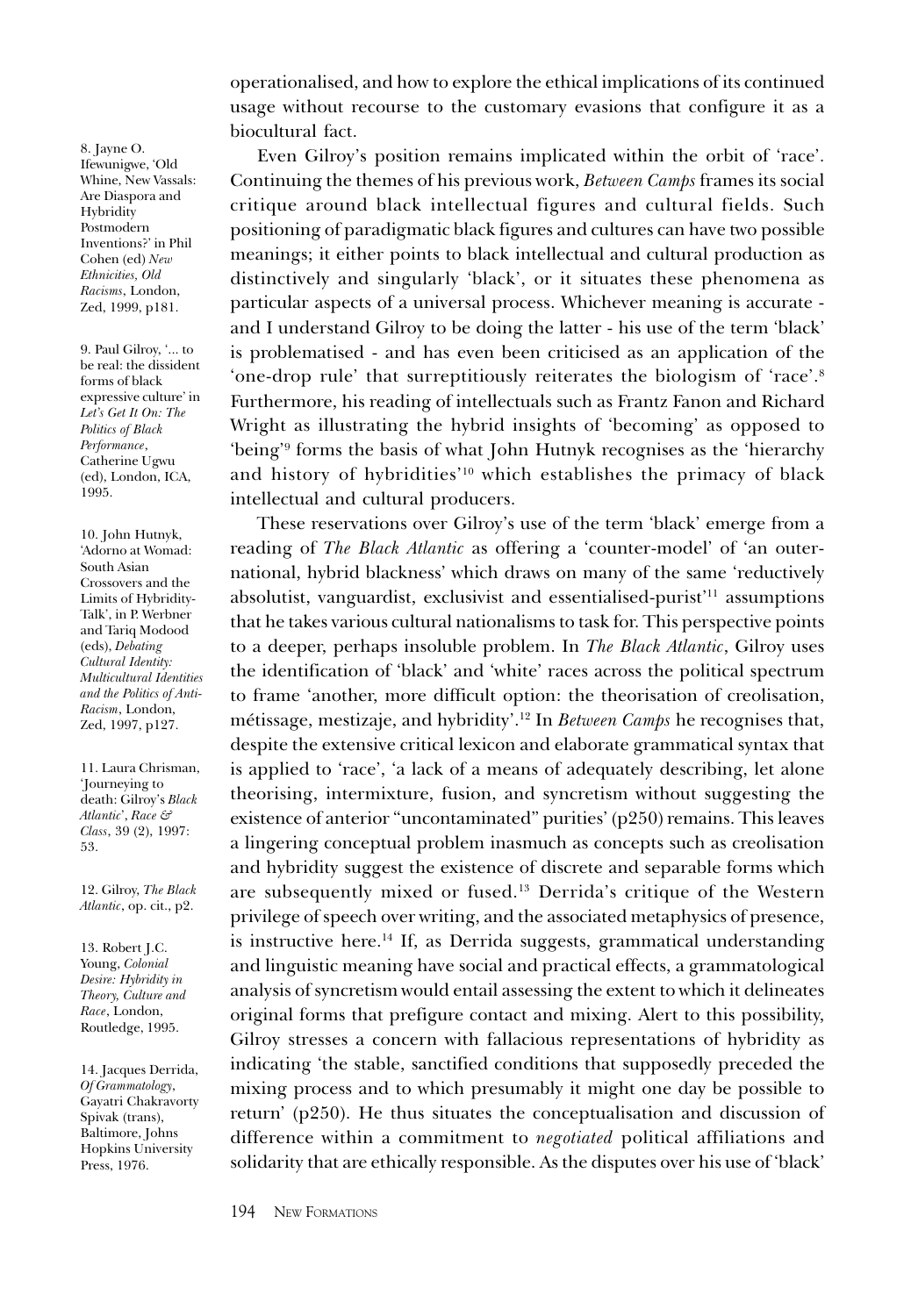indicate, however, this ethical settlement is as difficult to attain as 'race' is to displace.

#### FREEDOM AND THE CULTURAL POLITICS OF PERFORMANCE

Gilroy develops his arguments over the reification of 'race' within an analysis of the commodification and marketing of black bodies and vernacular cultures. His central argument is that an emergent visual culture has emptied black expressive cultures of the immediacy of real-time live performance and its attendant oppositional political imagination. This leaves him to mourn the disappearance of the pursuit of Freedom as an element in black vernacular culture and ask why it seems no longer appropriate or even plausible to speculate about the freedom of the subject of black politics in the overdeveloped countries' (pp184-5). Instead, freedom is focused on the private instead of the public sphere: 'Ritualized sexual play of various kinds and an erotic delight in the body supply the new means of bonding this new freedom and black life. What was once abject life becomes nothing more than one life-style among other, less exotic options' (p185). A nihilistic pseudo-freedom is produced, organised around property, sex and violence, which, with extreme irony, 'ceases to be anti-social and becomes social in the obvious sense of the term: it generates community and specifies the fortified boundaries of racial particularity' (p199).

I would suggest that this rather grave view of the artistic and political content of contemporary black musical culture ignores its more affirmative, if less visible, possibilities. Gilroy's concentration on the corporate 'corruption' of black vernacular culture diverts attention from the plurality of its spaces and productive and expressive modes. Indeed, it represents a significant move away from his earlier observation that certain artists might adhere to a 'respectful and egalitarian representation of women and [a] ... more ambivalent relationship to America and Americanism', and from the contention that 'all three strands within hip hop - pedagogy, affirmation, and play - contribute to a folk-cultural constellation where neither the political compass of weary leftism nor the shiny navigational instruments of premature black postmodernism in aesthetics have so far offered very much that is useful'.<sup>15</sup> The denial of these progressive possibilities and the conflation of black cultures within a unitary, commercially dominated form fail to connect with debates that point to the performative and interpretative complexities of hip hop and which identify both progressive and regressive tendencies.16

Gilroy counters this by emphasising that many attempts to realise the progressive potential of hip hop avoid the hard work of exploring the phenomenology and integrity of musical creations', instead embracing the 'easier work of analyzing lyrics, the video images that complement them, and the de-skilled, technological features of hip-hop production  $(p182)$ . I would suggest that his chosen examples of 'gangsta' and 'booty'

15. Gilroy, The Black Atlantic, op. cit., p85.

16. See for example Clarence Lusane, Rap, race and politics', Race & Class, 35 (1), 1993: 41-56; Mark Anthony Neal, What the Music Said: Black Popular Culture and the Public Sphere, London, Routledge, 1999; Tricia Rose, Black Noise: Rap Music and Black Culture in Contemporary America, Hanover, Wesleyan University Press, 1994.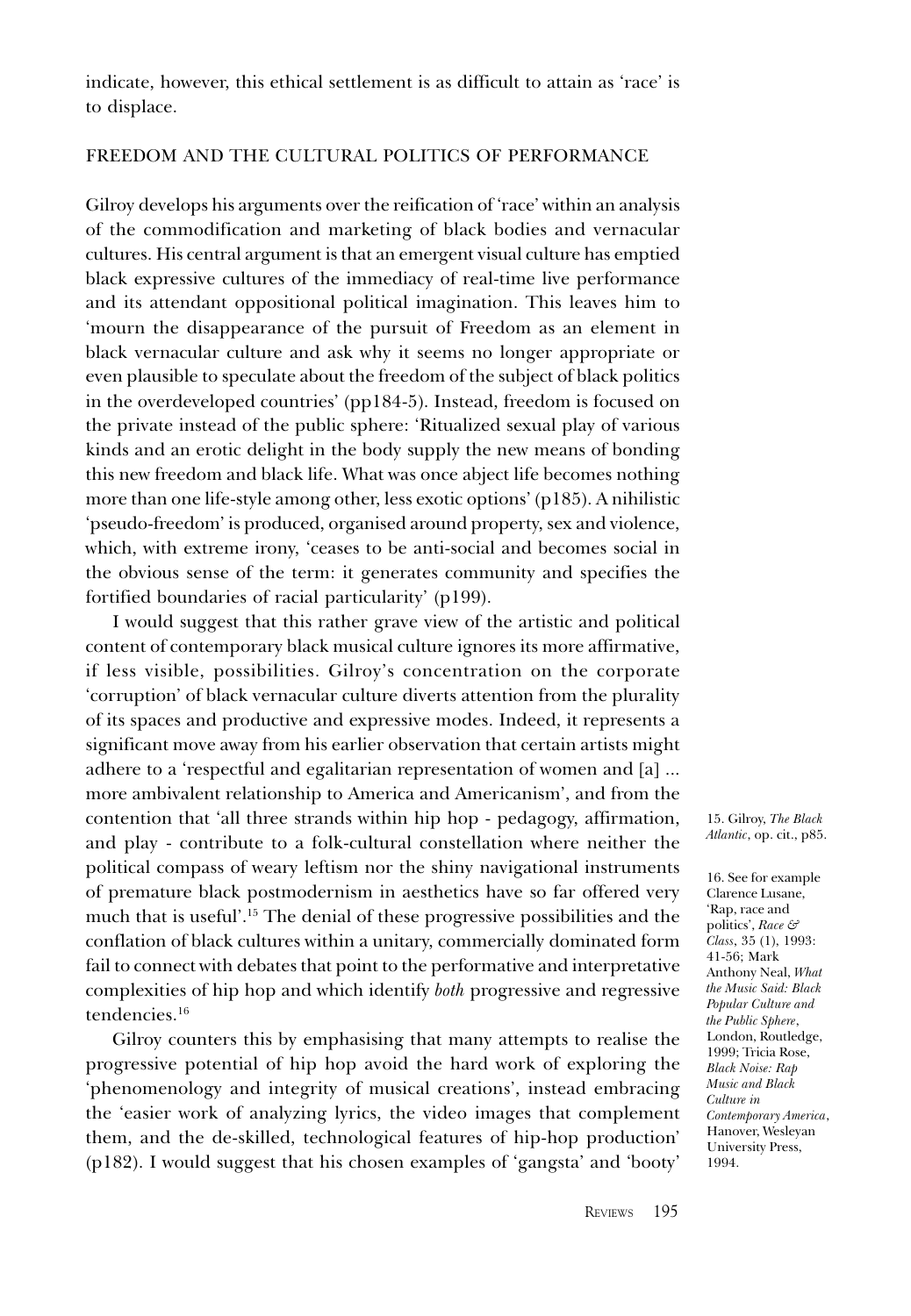17. Common, A song for Assata', MCA 111970-2 compact disc.

rap are but two hip hop modalities that pursue a commodified vision of freedom, and that significant alternatives exist. For example, the significance of Common's 'A song for Assata',<sup>17</sup> which narrates the famous narrative of the arrest, summary trial, and imprisonment of the black power activist Assata Shakur to a new, younger audience extends beyond its poetic lyricism. The track includes a sample of Shakur's own voice, from the sanctuary of political asylum in Cuba, speaking of freedom as something that she has imagined but been unable to realise during her life. A commitment to freedom, both imagined and lived, remains a vital, if less commercially visible, aspect of hip hop production which remains attentive to the historical struggles of the black public sphere to the injustices of American democracy from past to present.

Recognising the broader formation of contemporary black cultural production requires not Gilroy's distinction between (historical) politicised and (contemporary) consumer-led modalities, but theorising the coterminous articulation of progressive and regressive positions. I would suggest that there is greater analytical and critical mileage in recognising and engaging with the dialectic of resistance and domination within (black) cultural production. Just as Fanon's affinity with violent masculinism and Wright's misogyny do not negate their intellectual value, confronting the coexistence of articulations of freedom and the constricting particularities of hip hop serves as the basis for articulating its oppositional scope. This is politically more productive than the zero-sum paradigm that sees either exemplary artists or demonic icons.

These debatable aspects of Gilroy's content-based condemnation of contemporary hip hop are extended by his analysis of the evolution of its form. His concern over the intrusion of technological mediation upon the skills of live performance bear the influence of Adorno's concern that the mechanical reproduction of commercial jazz involves abandoning the formal skills of instrumentation and composition. As such, Gilroy's defence of Adorno's notorious portrait of the embodied abandon and thus political docility involved in dancing to commercial jazz is illuminating. Gilroy recognises that Adorno misunderstood the 'possibility that jazz was helping to define and practice new freedoms' (p295), but he notes the 'good faith' of Adorno's misinterpretation. He defends Adorno's recognition of a curious symmetry between the ecstatic abandon inspired by jazz and the cultivated alienation of autonomous consciousness within Nazi authoritarianism, and his regard of both as manifestations of pseudo-freedom.

This ethical justification does not explore the implications of Adorno's misunderstanding; indeed, Gilroy's analysis reworks aspects of Adorno's resistance to musical evolution. His classification of mechanical reproducibility and visuality as the 'enemy' of live performance, skilled instrumentation, dialogic communication and contemplative engagement is questionable, in that many of the latter practices and aims are fulfilled through the mediated technologies of vinyl record, compact disc, and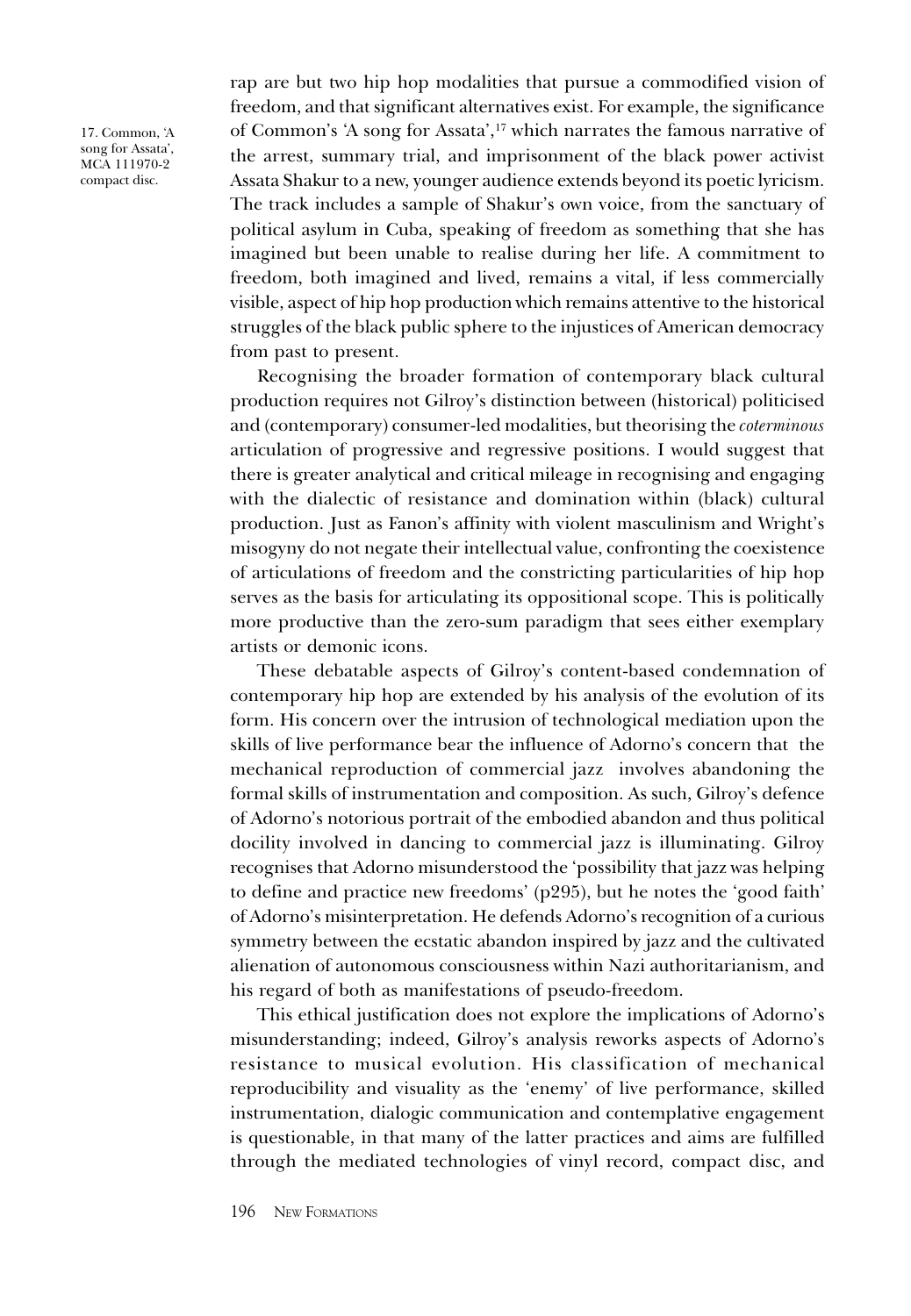television. While there is nothing intrinsically regressive about the visual field, mechanical reproducibility, or technological innovation, I would suggest that new forms of instrumentation and media ought to be considered in terms of their diverse possibilities, and not restricted to their present functions. Just as The Black Atlantic counterposes the corrosive effects of technological innovation on long-standing black public spheres with the implicit essentialism of the black cultural tradition of 'call and response' as an exemplary communicative mode,<sup>18</sup> Between Camps faces a similar dilemma. Without envisaging the multiple possibilities of new modes of cultural production, Gilroy's critique runs the risk of reifying and romanticising previous cultural forms, thereby setting absolute and unattainable standards for the present. Therefore, the question he rightfully advances - why certain forms, especially 'race', are preciously guarded and devoutly conserved - must be extended to other themes and spheres. The advent of cultural racism reminds us that dismantling 'race' and raciology will represent only a partial advance if the discourse of purity is permitted to creep in through the cultural back door.

#### HUMANIST FUTURES

The project of dismantling raciology is complicated since the replacement of exclusionary forms of racial solidarity with a more inclusive and ethicallybased community requires the construction of new, non-reified markers of social identity and belonging. For Gilroy, this non-reified, post-racial identity is found in a rendering of the 'human' predicated on a universal 'specieslife. Species-life, in his elaboration, combines individual particularity and general humanity through the development of a 'strategic universalism' committed to 'imagine democracy and justice in indivisible, nonsectarian forms' (p230). For Gilroy, a key aspect of this strategic universalism is the recovery of histories of suffering that resonate throughout a collective humanity, as opposed to remaining the property of particular groups. He suggests that the involvement of African-American soldiers in the liberation of Jews from the concentration camps places them within the symbolically charged edifice of holocaust memory. For Gilroy the importance of this history is that the soldiers' witnessing of the effects of the Nazi genocide interrupts the raciological representation of this history as 'the property of particular groups and interests for whom it serves important functions of legitimation and solidarity' (p307). This is not intended to intrude on the bereavement and pain of survivors, but seeks to reinscribe a particular tragedy as a universal, human event, whereby

diverse stories of suffering can be recognised as belonging to anyone who dares to possess them and in good faith employ them as interpretative devices through which we may clarify the limits of our selves, the basis of our solidarities, and perhaps pronounce on the value of our values (p230).

18. Hutnyk, Adorno at Womad', op. cit., pp125-6.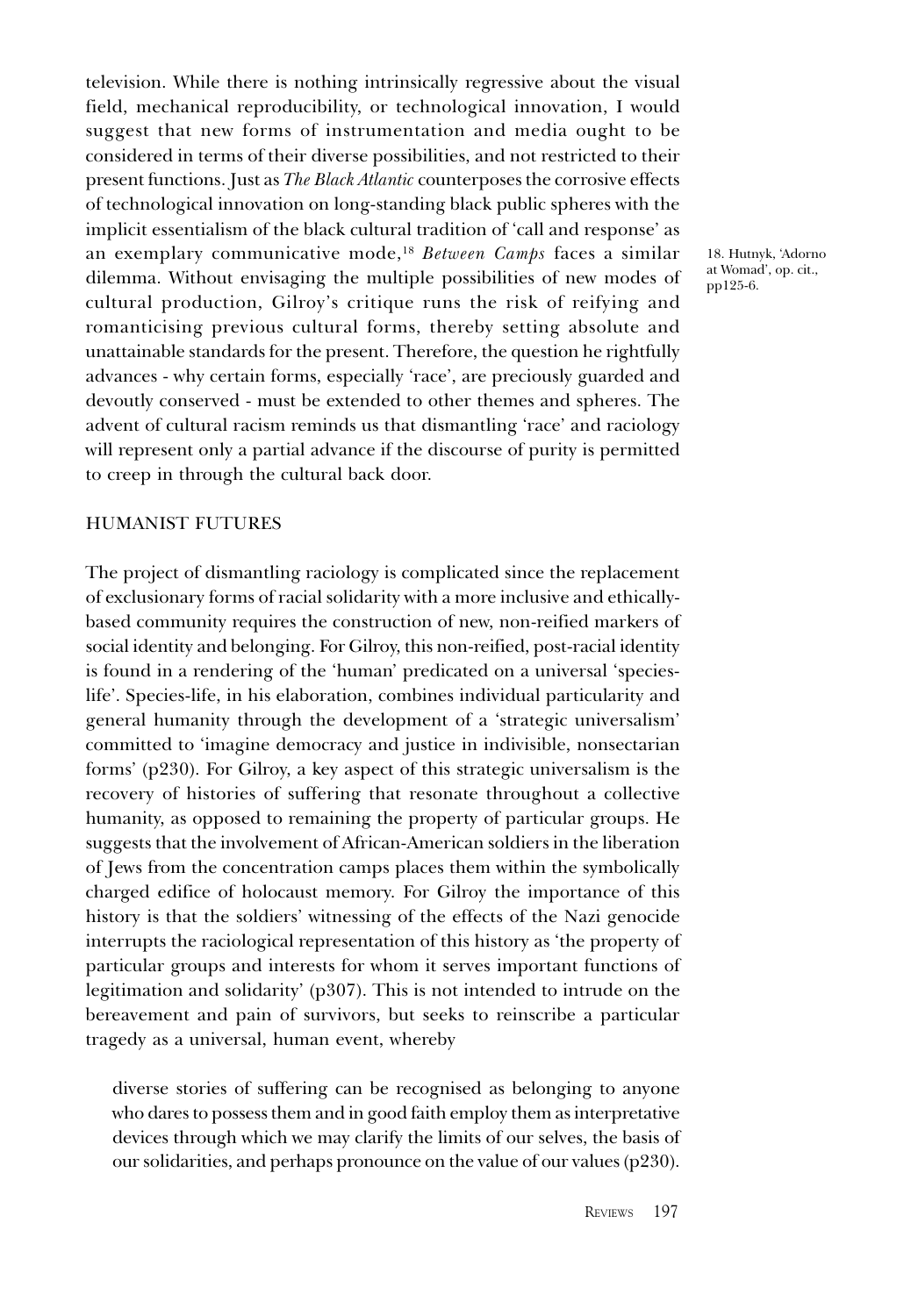The gravity of Gilroy's polemic is apparent in his demands that particularistic claims to the memory of suffering be relinquished. Nevertheless, this grave and perilous undertaking is a compelling humanist move which strips away the comforts of exceptionalism to replace them with human empathy and understanding. Such emotional and imaginative leaps into the unfamiliar risks provoking a level of distress that could disrupt the attempt to fuse abstract ethical values and lived practice. The same tension is palpable in Primo Levis assertion, acknowledging the horrors of Hiroshima and Nagasaki, the Russian gulags, Cambodian self genocide, the Vietnam war and the murderous campaigns of the Spanish conquistadors, that

the Nazi concentration camp system still remains a unicum, both in its extent and quality. In no other place and time has one seen a phenomenon so unexpected and so complex: never were so many human lives extinguished in so short a time, and with so lucid a combination of technological ingenuity, fanaticism and cruelty.19

Levi's assertion of the concentration camps as a 'unicum' within genocidal history points to the precariousness of Gilroy's position, since particular testimonies are easily appropriated by an exclusionary solipsism that ruptures the humanistic imagination of an expansive species life. This is especially ironic when one considers the ways in which the Atlantic slave trade and the holocaust have, in certain circles, been counterposed as competing histories of racial subjugation within the dismal frame of hierarchies of suffering.

Gilroy states plainly the dangers of such particularist claims, asking:

What, in the face of the proliferating chronicles of human barbarity, would it mean to seek to contrive a pastoral and permanently innocent ethnic or racial identity? What is at stake in the desire to find an entirely pure mode of particularized being, and to make it the anchor for a unique culture that is not just historically or contingently divorced from the practice of evil but permanently fortified against that very possibility by its essential constitution? (p230)

He goes on to raise the chilling possibility that such biologically reinforced claims to innocence could legitimatise a politics that will 'be emancipated from moral constraints' (p231) in the future. Considering that the recovery of humanism has been seen as significant in promoting an ethically responsible politics and in reinvigorating the notion of agency, $20$  the potential hazards that Gilroy illuminates point to the necessity of reinforcing a humanist ethics with an engaged political practice that has some concept of social transformation.21 I am not entirely convinced, therefore, how a post-racial humanist ethics might emerge without the support of a clearly

19. Primo Levi, The Drowned and the Saved, Raymond Rosenthal (trans), London, Abacus, 1989, pp9-10.

20. Michéle Barrett, The Politics of Truth: From Marx to Foucault, Cambridge, Polity, 1991.

21. I am thinking here of Bill Martin, Humanism and Its Aftermath: The Shared Fate of Deconstruction and Politics, New Jersey, Humanities Press, 1995.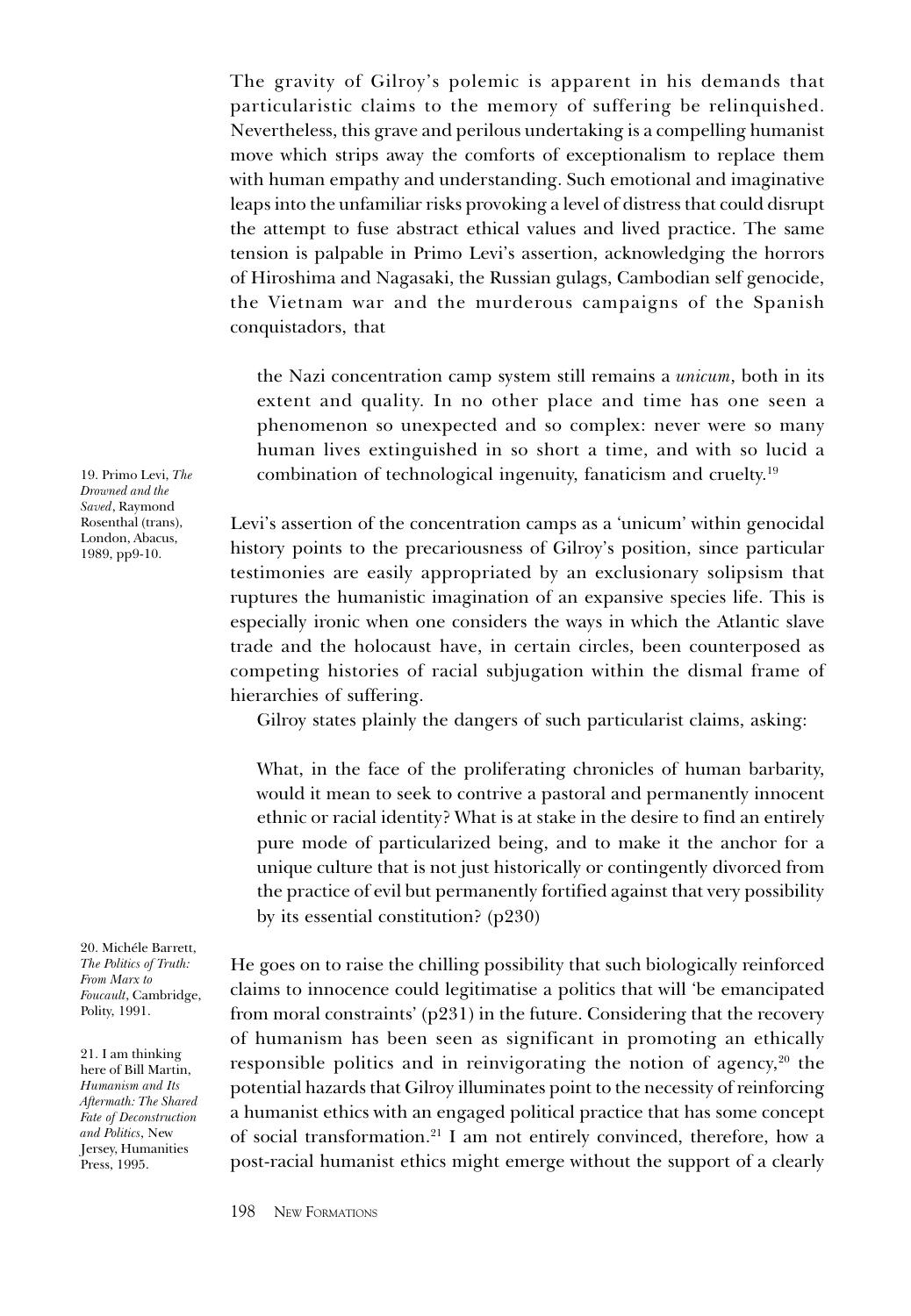stipulated, if provisional, political project capable of presenting ideas coherently with the intent to stimulate political activity. Although Gilroy's recent work has been regarded as ambivalent, if not antagonistic, towards Marxism,<sup>22</sup> his assertion that raciology has 'alienated' and 'estranged' us from our common 'species-life' offers a corrective nod to the young Marx's utterly modern concern with 'species-being'. However, in focusing on the idea of 'race', largely within the cultural sphere of Western modernity, Gilroy's analytical frame forgoes a global perspective.<sup>23</sup> In arguably sharing the localised, Eurocentric limitations of twentieth century Marxist humanism and critical theory, Gilroy's 'planetary humanism' is somewhat limited. Obviously, I cannot explore whether or not Gilroy's humanism ought to be supplemented by some form of reconstituted Marxism here. However, Gilroy does appear to need such a reference point in order to address the non-West - and non-Western formations of modernity - as well as the relationship between ethical, humanistic concerns and the material issues of political economy.

The final and positive word is left to the future. Gilroy's book provides an inventory of a post-racial humanism that is necessarily provisional in its desire to avoid the potential tyranny of closed pronouncements. He offers a compelling argument for the need to develop a post-racial future which builds on the temper of anti-racism in an explicitly utopian register, imagining a heterocultural, post-anthropological, and cosmopolitan yetto-come' (p334). Gilroy's political and ethical imagination here resonates with what Gilles Deleuze has identified as the production of active intellectually mobile concepts' in an open mode of intellectual engagement, who do not seek to 'win' arguments, but to provide convincing and compelling political claims.<sup>24</sup> Between Camps makes a passionate call for us to survey our surroundings for the common resources which reflect our imagination of democracy, to build on them forms of human sociability that will surpass the divisive inequities of 'race' and its false freedoms.

22. Neil Lazarus, Nationalism and Cultural Practice in the Postcolonial World, Cambridge, Cambridge University Press, 1999.

23. Ibid.

24. Gilles Deleuze, 'Mediators' in Negotiations: 1972- 1990, Martin Joughin (trans), New York, Columbia University Press, 1995.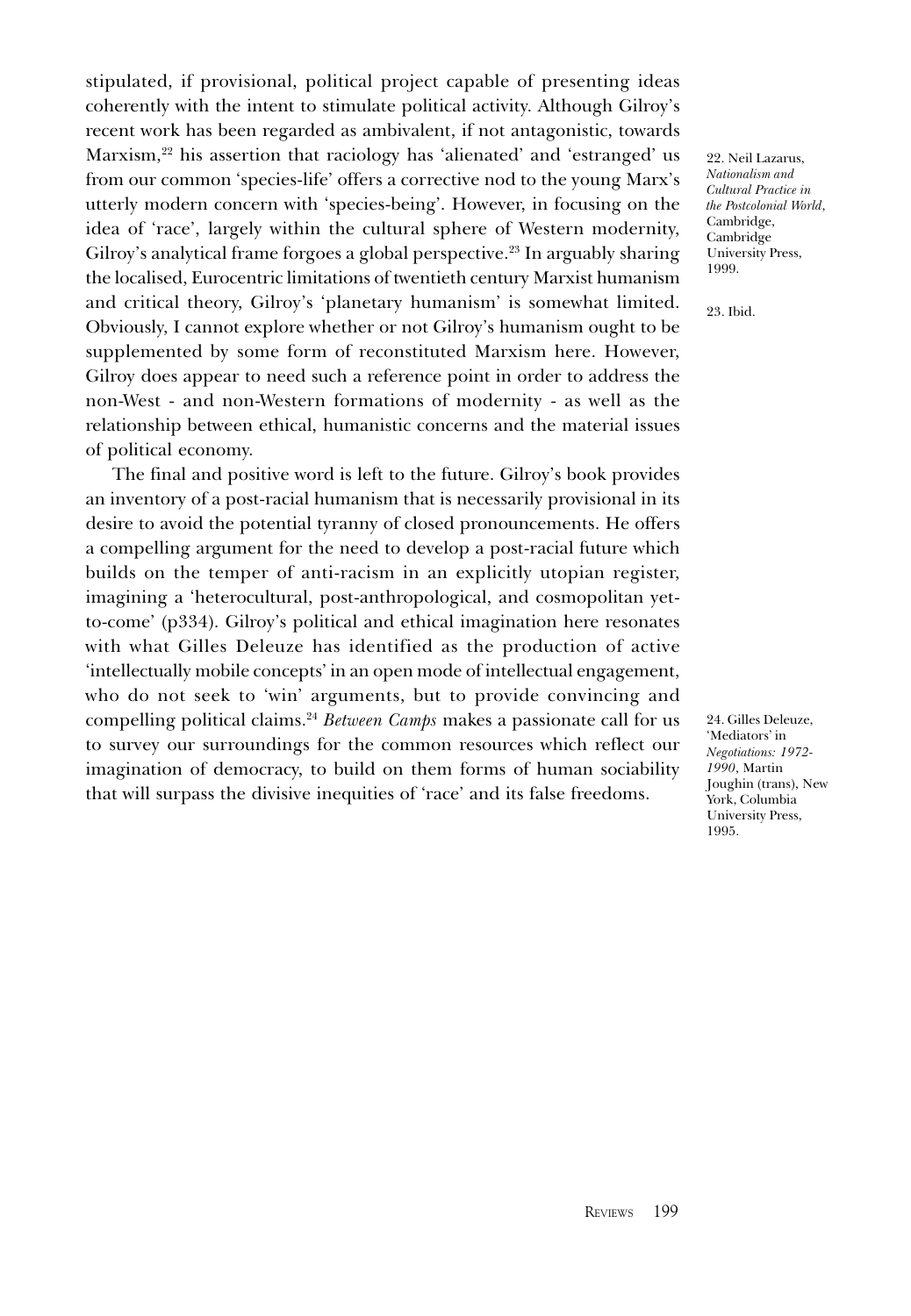## HISTORICISING (AND OTHER APPROACHES TO) THE ATLANTIC

### Alasdair Pettinger

Helen Taylor, Circling Dixie: Contemporary Southern Culture Through a Transatlantic Lens, New Brunswick and London, Rutgers University Press, 2001, 232pp; £41.50 hardback, £16.95 paperback. Peter Linebaugh and Marcus Rediker, The Many-Headed Hydra: The Hidden History of the Revolutionary Atlantic, London and New York, Verso, 2000, 433pp; £19 hardback. James Dunkerley, Americana: The Americas in the World, around 1850, London and New York, Verso, 2000, 642pp; £27 hardback.

With the establishment of a Center for Transatlantic Studies in Maastricht in 1998, a new academic discipline or field of study appears to have taken root, complete with inaugural conference, electronic newsgroup, and forthcoming journal. The collection of essays which marks its founding tends to favour the adjectival form, with 'transatlantic' qualifying a range of different perspectives, changes, comparisons, influences and connections.<sup>1</sup> By contrast, in the wake of Paul Gilroy's *The Black Atlantic* (1993), some theorists have preferred the noun, with the Atlantic now available in a variety of different colours: not only black, but also white, red and green.<sup>2</sup>

None of this is entirely new, of course, as generations of maritime and diplomatic historians and students of the conquest of the New World, and of the international slave trade would no doubt insist. More recently, as James Dunkerley points out in his brief introductory survey, the Atlantic figured in attempts by scholars in the 1950s to situate the French Revolution in a broader context, though some radicals found this a worrying counterpart to the political re-alignments of the Cold War (pp50- 1). In the 1990s, the term has taken on a more economic and cultural complexion, reflecting the growing interest in the cross-border flow of people, goods and ideas around the world more generally, marked by the popularity of spatial categories such as globalisation, mobility, diaspora, nomadism, and so on.

These three studies cover nearly four centuries, from the wreck of the Sea Venture in the Bermudas in 1609 to the visit of Maya Angelou to Scotland on the occasion of the bicentenary of the death of Robert Burns in 1996. Their individual timeframes barely overlap, however, with The Many-Headed Hydra taking us up to the beginning of the nineteenth century, Americana focusing on the decade 'around 1850', and *Circling Dixie* largely concerned with the post-World War II period. But between them, they illustrate well

1. Will Kaufman and Heidi Slettedahl Macpherson (eds), Transatlantic Studies, Lanham, New York, Oxford, University Press of America, 2000. For more information on the Center see http:// www.cmsu.edu/mcts

2. Paul Gilroy, The Black Atlantic, London, Verso, 1993; Peter Linebaugh, Green Atlantic, Black Atlantic, Red Atlantic: Ireland in the Atlantic World in the 1790s', lecture delivered at the Keough Institute for Irish Studies, University of Notre Dame, 28 April 2000. In The Many-Headed Hydra, Peter Linebaugh credits Kevin Whelan for introducing the Green Atlantic (p414).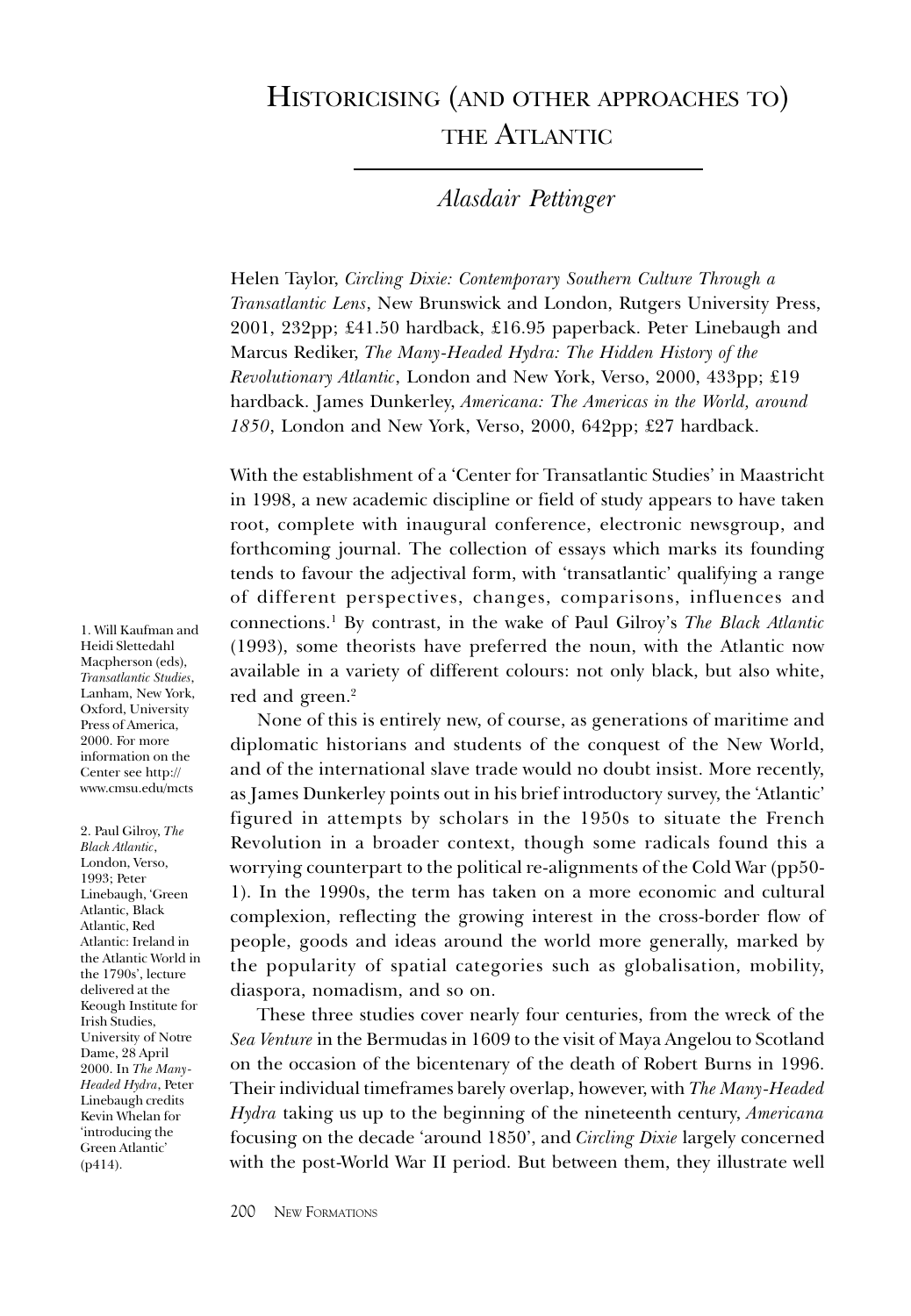the possibilities and limitations of 'Atlantic' as a theme, field and concept.

Helen Taylor offers a series of case studies: of Gone With the Wind, Alex Haley's Roots, the city of New Orleans, the plays of Tennessee Williams, and the autobiographies of Maya Angelou - exploring how each has figured in a variety of mainly Anglo-American cultural exchanges. Her prologue suggests the novelty of this approach, claiming that the 'transnational formations' of these classic emblems of the American South have been critically neglected' (p3). Actually, the problem is not so much neglect; as the opening chapter implies, the South has long been accustomed to viewing itself through a 'transatlantic lens'. It's just that it is usually a racially segregated one, focused either on an African homeland or Celtic forebears, rarely both.

An alternative approach is suggested by Charles Joyner who believes that 'every black Southerner has a European heritage as well as an African one, and every white Southerner has an African heritage as well as a European one' (quoted p25). When Taylor emphasises, for instance, the European literary influences on Angelou, or the British interest that sustains Dixieland jazz, we catch a glimpse of the kind of evidence that would support Charles Joyner's claim. But Circling Dixie is not primarily concerned to make such an argument. Taylor prefers exploring ways in which Europe has fashioned the South for domestic consumption: advertising campaigns for Jack Daniel's and Southern Comfort, theatre productions of Tennessee Williams, the various sequels (officially sanctioned or otherwise) of Margaret Mitchell's novel by both British and French authors. These initiatives may occasionally attract surprise, suspicion, even litigation, from the other side of the Atlantic, but these 'dialogues' (if such they are) are hardly the most striking demonstrations of the hybrid character of 'the South' one can imagine.

There is something pleasingly unfashionable about Taylor's choice of examples, few of which have attracted much excitement among literary critics or students of popular culture. And yet this quiet defiance of the conventional does not produce revisionist readings which challenge the prevailing academic orthodoxy. In the case of Roots, for example, Taylor does not dispute the charges of historical inaccuracy and plagiarism levelled at the novel (elaborated in much detail), and she agrees that its conservative conception of race in terms of kinship is problematic. She does insist however that through its international popularity, the book and TV series 'gave a global audience a very different South' from the one they were used to, and encouraged interest in 'narratives about black life and culture' from which subsequent African American artists, writers and film-makers would benefit. That we might say the same of slave narratives or The Color Purple, Mahalia Jackson or Martin Luther King, Jr, suggests that the particular 'transatlantic lens' used here can reveal nothing very specific about the object in view.

While Taylor eschews the kind of thesis proposed by Joyner in favour of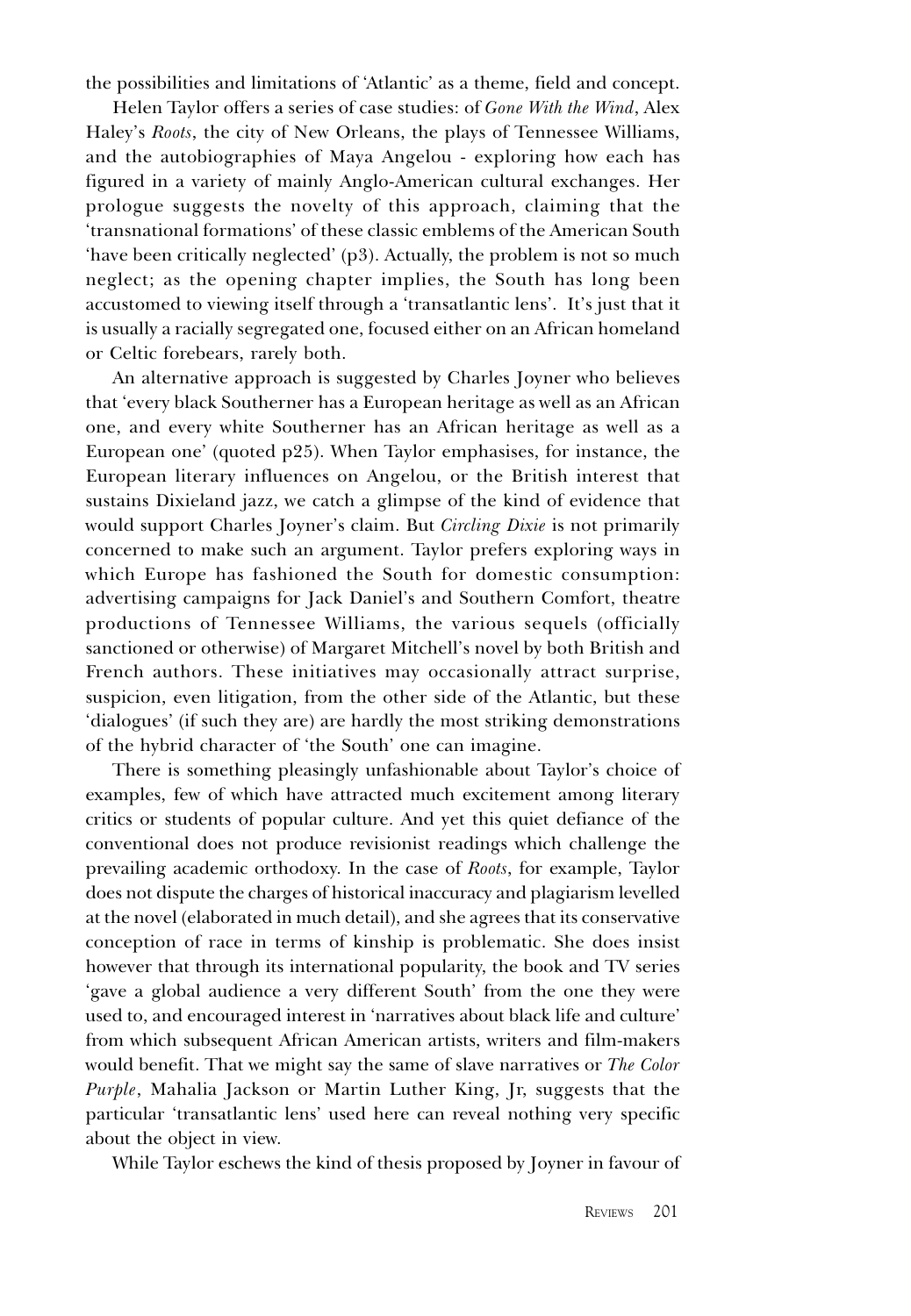a more genial 'circling', Peter Linebaugh and Marcus Rediker offer something altogether bolder. For them, the 'Atlantic' denotes less an approach than a coherent object. Written self-consciously in the tradition of the English Marxist historians Christopher Hill and E.P. Thompson, The Many-Headed Hydra internationalises the struggles they documented and celebrated, charting a Titanic conflict between the forces of industrial, military and naval discipline and the hybrid maritime proletariat that emerged to challenge it.

Their title is taken from the Greek myth of Hercules and the hydra, commonly invoked during the seventeenth, eighteenth and nineteenth centuries to convey the difficulty of imposing order on increasingly global systems of labour' (p3), the hydra embracing, variously, 'dispossessed commoners, transported felons, indentured servants, religious radicals, pirates, urban labourers, soldiers, sailors, and African slaves' (p4). They read contemporary texts which demonise the hydra from 'above' (Francis Bacon, William Petty) - but only to contrast them with those who celebrate it from 'below', whose beliefs and actions have usually only been preserved in the writings of others.

Linebaugh and Rediker reconstruct the hidden lives of remarkable individuals, such as 'a blackymore maide named Francis', the subject of a text by the elder of the Bristol church to which she belonged in the 1660s, or Will, a slave who came to New York after participating in slave revolts in Danish St John and Antigua in the Caribbean and who played a key role in the Conspiracy of 1741. Will's exploits come down to us from court records studied by the historian Ray A. Kea. But the hydra is perhaps most aptly represented by inter-racial love affairs such as the alliance of the Irishman Colonel Edward Marcus Despard and his African-American wife Catherine, or that of the American slave John Gwin and the 'Newfoundland Irish beauty' called 'Negro Peg', or friendships such as that which - at least for a while - united the African Olaudah Equiano, the Scot Thomas Hardy and his English wife Lydia Priest who shared lodgings in London in the early 1790s.

The narrative, like its many protagonists, is always on the move. Thus the struggle played out at the Putney Debates during the English Revolution in 1647 is shown to have echoes in bloodier confrontations in Naples, Ireland, Barbados, the River Gambia, Virginia, and London itself over the next twenty-five years. Similarly, the New York Conspiracy of 1741 is presented as the culmination of a decade of rebellions across the whole Caribbean basin.

The authors' huge cast of characters and places are held together not only by the overarching hydra myth, which appears repeatedly in quotations by contemporary writers from Walter Raleigh to Percy Bysshe Shelley. Key words and phrases weave in and out of the text, which is strong on politicised etymologies ('proletariat', 'motley crew', 'linchpin'), the power of religious motifs ('jubilee', 'hewers of wood and drawers of water', 'God is no respecter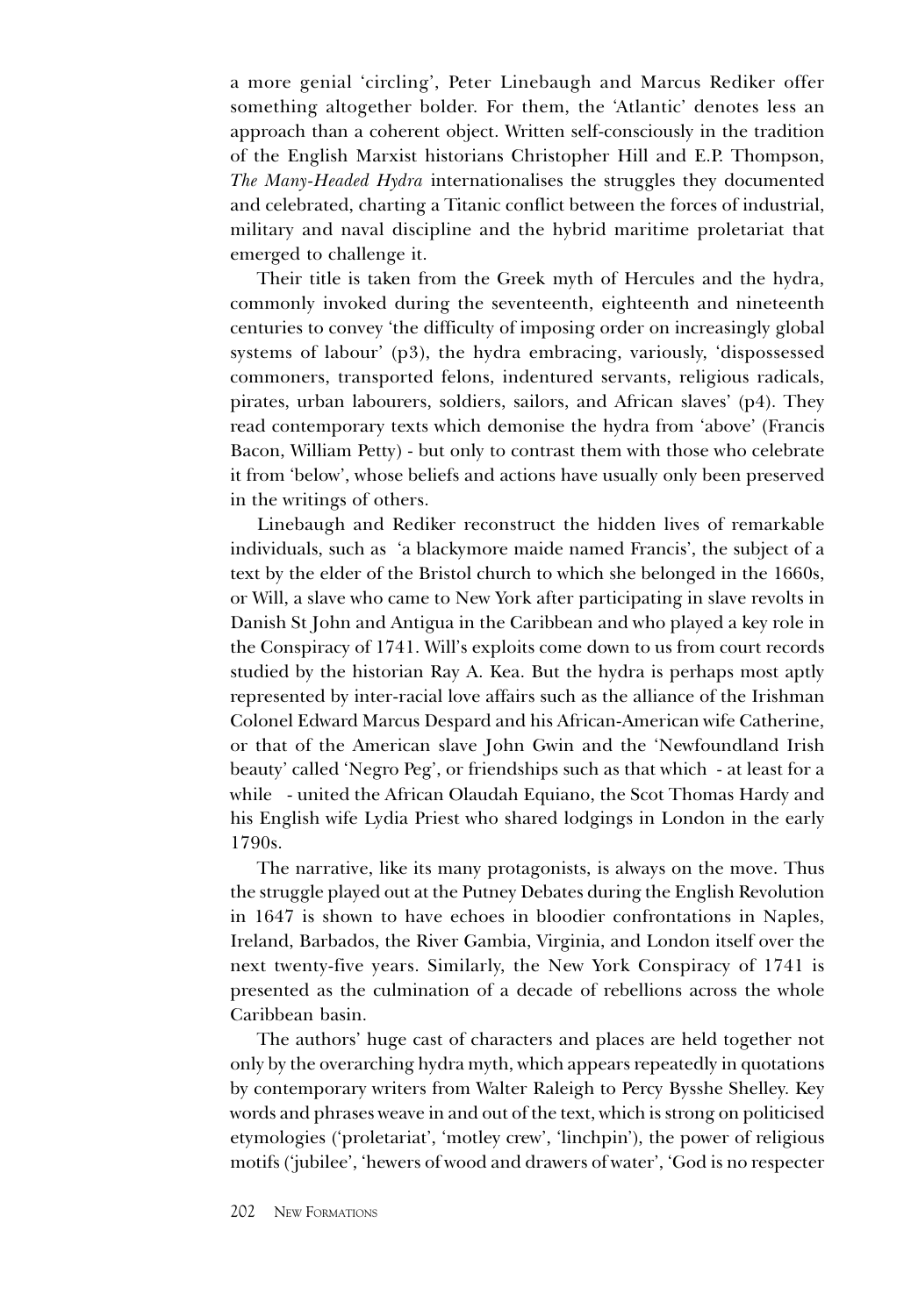of persons) and the languages developed by sailors.

Those who are allergic to grand narratives, even to those that tell a determinedly 'people's' story, will no doubt point out that the private and public lives Linebaugh and Rediker seek to reconstruct fulfil an essentially synecdochic role, as if they were different cells in the same body, and from which an identical revolutionary Atlantic could be cloned. It is true that sometimes the characterisations of individuals (about whom often very little is known for certain) are necessarily filled out by speculative attributions, transposing from the general to the particular. In the case of the better documented lives of, say, Despard, or the Jamaican-born sailor, Methodist and pamphleteer Robert Wedderburn, there is something Herculean about the way the narrator tames them to tell a single story. And yet at the level of detail, there is much of interest and surprise; every episode demands further investigation, which this book will surely inspire. Such work, even if more local, or historically specific, will not be able to ignore the connections to the broader intercontinental traditions of protest and hope delineated here, even if they turn out to be more mediated than the authors allow.

Despard was executed in 1803, the same year as Toussaint LOuverture, leader of the San Domingo Revolution, and the Irish radical Robert Emmet. As the forces of reaction asserted themselves on both sides of the Atlantic what 'was left behind was national and partial: the *English* working class, the black Haitian, the Irish diaspora ...' (p286). It is as if the revolutionary hybrid 'red' Atlantic decomposed into its component elements: white, black and green. It is not clear whether the authors are claiming that this decomposition is a figment of the imagination of subsequent historians, or a tragic failure of the proletarian movement itself, or both. Certainly the book ends with a look back to what seems like a golden age of popular and genuinely international and multi-racial - resistance and revolt, but it is no elegy. The authors recognise what their heroes and heroines were up against. 'Yet,' they conclude (before a final invocation of William Blake's Tyger! Tyger!), the planetary wanderers do not forget, and they are ever ready from Africa to the Caribbean to Seattle to resist slavery and restore the commons'  $(p353)$ .

Americana is a vast, unusual book. Its tight (but not rigidly adhered to)  $chronological frame (1845-55) somehow brings together Marx's$ epistemological break, the Mexican War, the Irish famine, the invention of the telegraph, the discovery of gold in California, Domingo Faustino Sarmiento on North American cuisine, Flora Tristan on that of southern Peru, and much more besides, into something like a coherent whole. Selfconsciously adopting the digressionary and convoluted style of a nineteenthcentury novelist or historian - complete with four pages of dramatis personae' - Dunkerley also quotes frequently and at length from texts of the period.

If the mid-nineteenth century saw the increasing standardisation of clock time, the conjuncture is perhaps more important for historians of Europe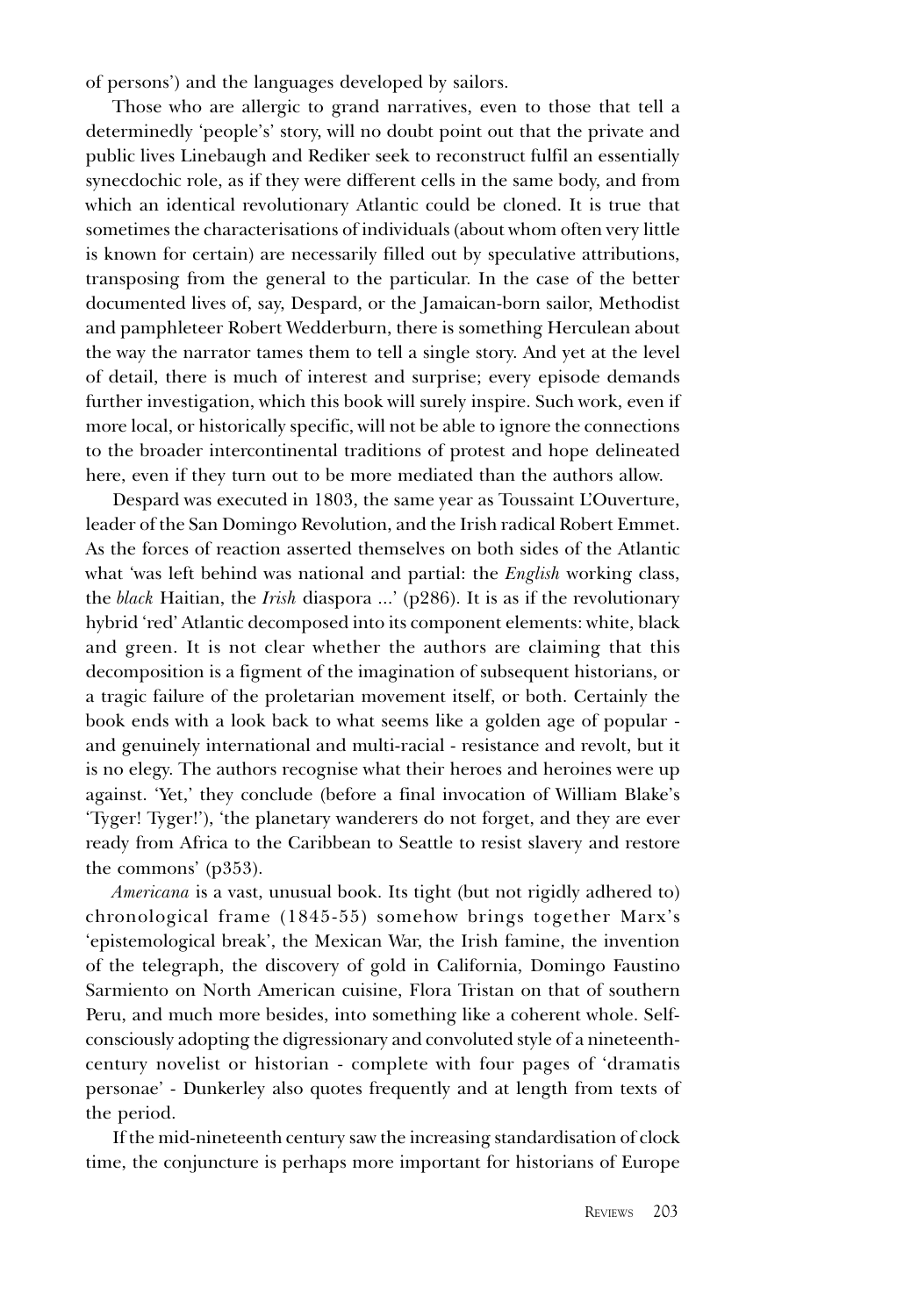than for those of Latin America and the United States - while for those who inhabit 'indigenous time', its significance may be different again. After an introduction which usefully addresses these issues in some detail, the rest of the book consists of six chapters, which adopt two contrasting styles.

Three shorter chapters focus on three separate court cases. First, the trial of John Mitchel in Dublin in 1848 for sedition. Second, a US Supreme Court hearing of 1852 relating to the long-running Myra Clark Gaines case. (Her attempt to establish that she was the legitimate daughter of one Daniel Clark, and thus entitled to his inheritance, takes in evidence relating to activities in Bordeaux, New Orleans and Philadelphia.) Finally, the prosecution in 1850 of a Bolivian official, Mariano Donato Muñoz, for unlawfully releasing a prisoner awaiting trial for the murder of her husband. Each chapter takes the form of a detailed account of the case itself, followed by a longer postscript providing a broader context, including an account of what subsequently happened to the main protagonists. We learn that Mitchel, for instance, was sentenced to 14 years transportation, ending up in Tasmania, where he broke his parole and absconded to the United States, becoming a pro-slavery newspaper editor, only returning to Ireland in 1875 shortly after winning a parliamentary seat as a Home Rule candidate. Americana teems with such magical-realist biographies.

Dividing the court cases are three long chapters (divided into smaller sections) which offer freer-ranging reflections on 'Cultures in Contention', 'Political Economies', and 'Empires at War (And Nearly So)'. Overall, the material is organised in a recognisably thematic way, but close up, the links from one section to another, and even within the sections, often seem to follow the logic of word association, or the pleasure in unusual juxtapositions. In a few pages one moves, for instance, from Walt Whitman's Leaves of Grass, via Jorge Luis Borges, Allen Ginsberg, and Pablo Neruda, to the article Karl Marx wrote on Simon Bolivar for the New American Cyclopedia in 1858. Dunkerley's focus constantly switches from primary to secondary sources and back again. Characters reappear unexpectedly. For instance, the narrative of US and British diplomatic interest in Nicaragua is punctuated by an entry from John Mitchel's diary recording his crossing of the country in 1853. A gentle humour is never far from the surface, as in this characteristic aside which interrupts the story of Francisco Burdett O'Connor, an Irishman who became a general in the Bolivian army: 'In 1994 Bolivia was represented at the Miss Universe contest in Manila by Cecilia O'Connor, L'Oréal model, admirer of Fidel Castro and worthy - if red-headed - representative of the country's bustling pulchritude' (p463).

Although the detailed and meandering text well exceeds the requirements of a single over-arching argument, much of the material engages with still-powerful intellectual currents such as American exceptionalism' and dependency theory. The arguments, and sheer weight of examples, cumulatively undermine assumptions of Latin American backwardness, reminding us that, despite what we know to have occurred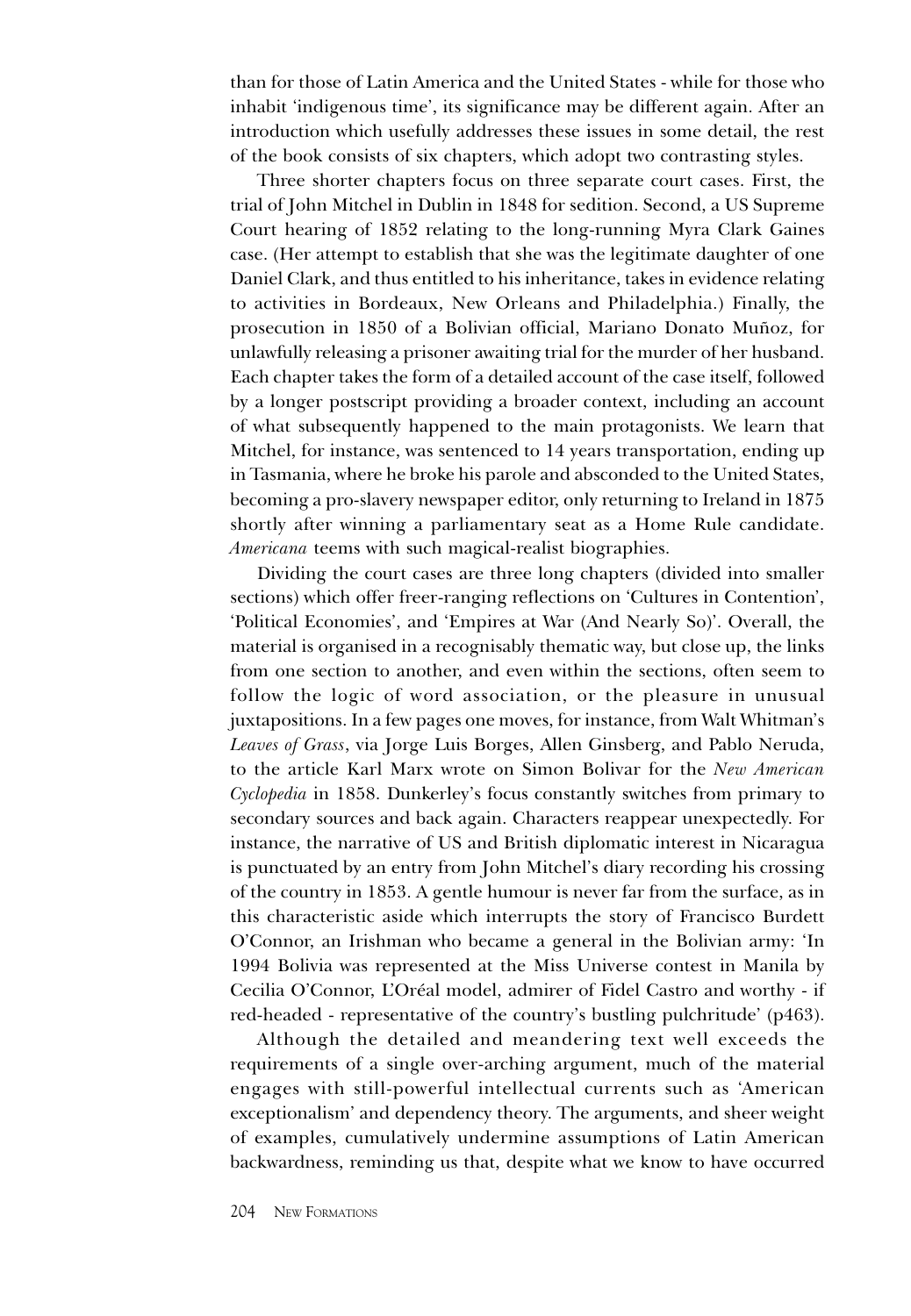since 'around 1850', the United States was just another country in the Americas, linked like all the others in complex, uncertain ways to Europe. Americana, however, is an infuriating book simply because of its size. Unlike a dictionary or encyclopaedia, which it physically resembles, it works on the basis of gradual accumulation, and the reader's recognition of names and places separated by many pages; it must therefore be read fairly quickly to be appreciated. If the book is to be read away from a desk, a paperback with thinner pages will be essential.

Although there is a short discussion of 'Atlantic space' in the introductory chapter, which accurately captures the scope of the book in terms of the breadth of its primary and secondary sources, this is not a concept that is endowed with any explanatory value here. This is perhaps the great advantage of Americana over the other two books under review. In declining to make the Atlantic anything other than a quiet frame of reference, Dunkerley avoids some of the dangers faced by authors who give it more prominence. Self-consciously adopted as a disciplinary approach, on the one hand 'transatlantic studies' runs the risk of lending an artificial coherence and depth to what might be simply a record of discrete and rather unremarkable 'cultural conversations'. Wholeheartedly embraced as an object, on the other, 'the Atlantic' tends to acquire the status of a enduring myth, unfolding in accordance with an inexorable logic. Americana neither says too little nor claims too much. The 'conjuncture' it examines reveals the Atlantic as a delicate balance of forces with an uncertain future: the book thereby historicises the ocean in ways that Circling Dixie and The Many-Headed Hydra do not.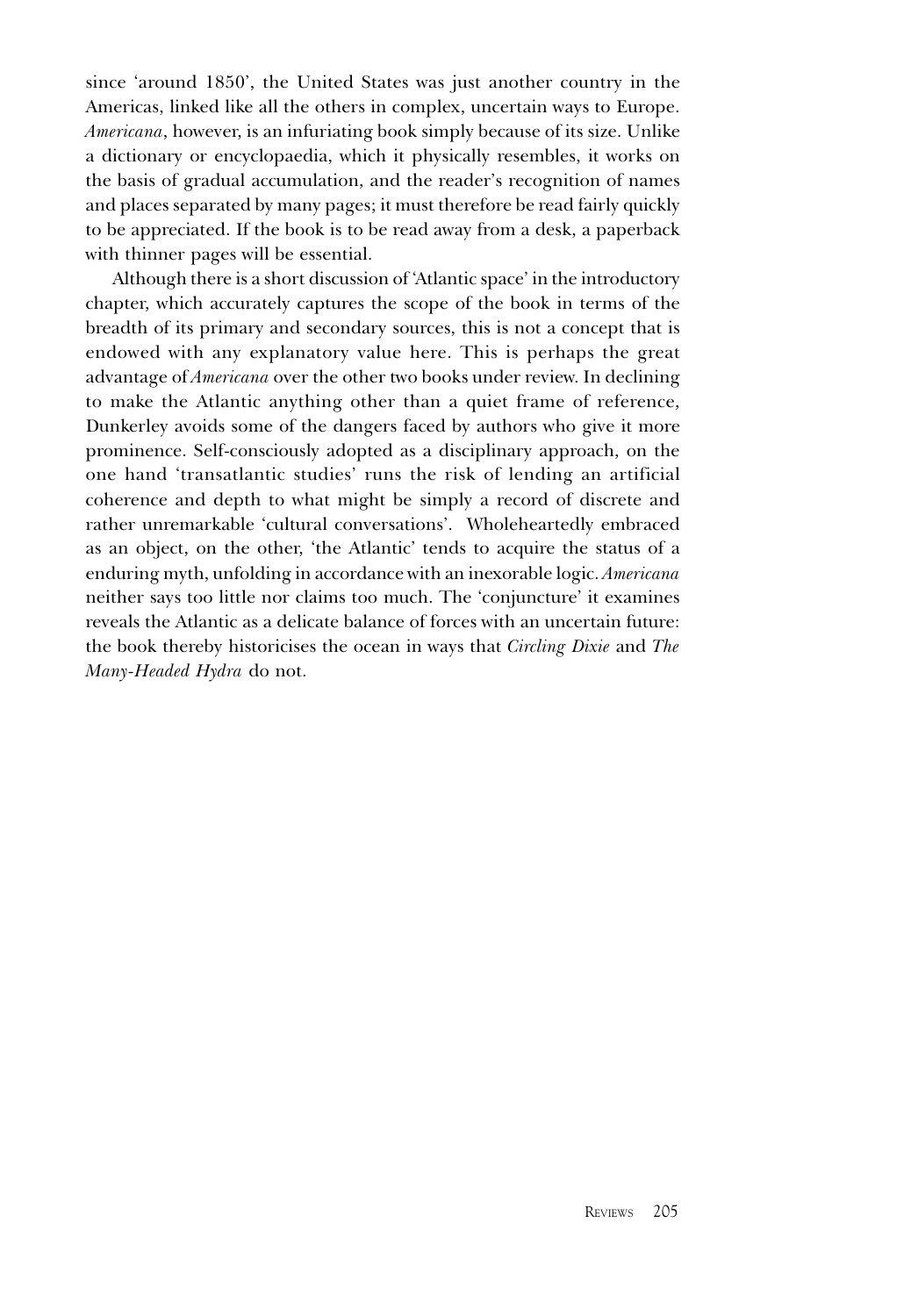### BECOMING STUART

### Jeremy Gilbert

Paul Gilroy, Lawrence Grossberg and Angela McRobbie (eds), Without Guarantees: In Honour of Stuart Hall, London, Verso, 2000, 433pp; £17 paperback, £45 hardback.

Stuart Hall: the most public and yet the most enigmatic intellectual of the British left in recent decades. Admired far and wide, many things to many people, this man, whose only single-authored book is a relatively overlooked collection of political essays, seems at times to be famous largely just for being Stuart. A leading theorist who has always made explicit his own distaste for theoretical systematisation, he still has not offered us, three years after his retirement from the chair in Sociology at the Open University, any system which bears his name, any coherent way of nailing him down, any hostage to posterity's modish cruelties. A speaker, an essayist, an editor, a mentor - but never a writer of Big Books - it is ironic that his retirement should be the occasion for one of the biggest books to come out of Cultural Studies for some time.

This tributary volume contains no less than thirty-four essays, ranging from one- and-a-half to twenty-three pages in length, and taking many different forms: poetry, personal reflections, essays using Hall's ideas to work through theoretical and empirical topics (including Jamaican postwar politics and struggles over the meaning of globalisation in South Korea). It includes contributions from many of the leading figures of Anglo-American cultural studies and theory, and some from other areas (criminology, social policy) to which Hall's oeuvre remains relevant, as well as from writers that I had not encountered before.

Celebrity is no guarantee of quality, and very often the essays by the better known contributors consist of lyrical but inconsequential rehearsals of well-worn cultural studies themes. From Iain Chambers we learn, for instance, that music culture is, like, all about identity, and identity is, you know *fluid* and, well, you shouldn't go around making rigid distinctions between the cultural and the economic. This is hardly front page news.

Valuable as these contributions may be in their own right, far more interesting at the present moment, and more appropriate to the occasion they mark, are those which challenge the complacencies of mid-Atlantic cultural studies with concrete reminders of what, following Hall, cultural studies was always supposed to be about. For example, John Clarke - once a contributor to Policing the Crisis, now Professor of Social Policy at the Open University - offers a fascinating set of reflections on the premise that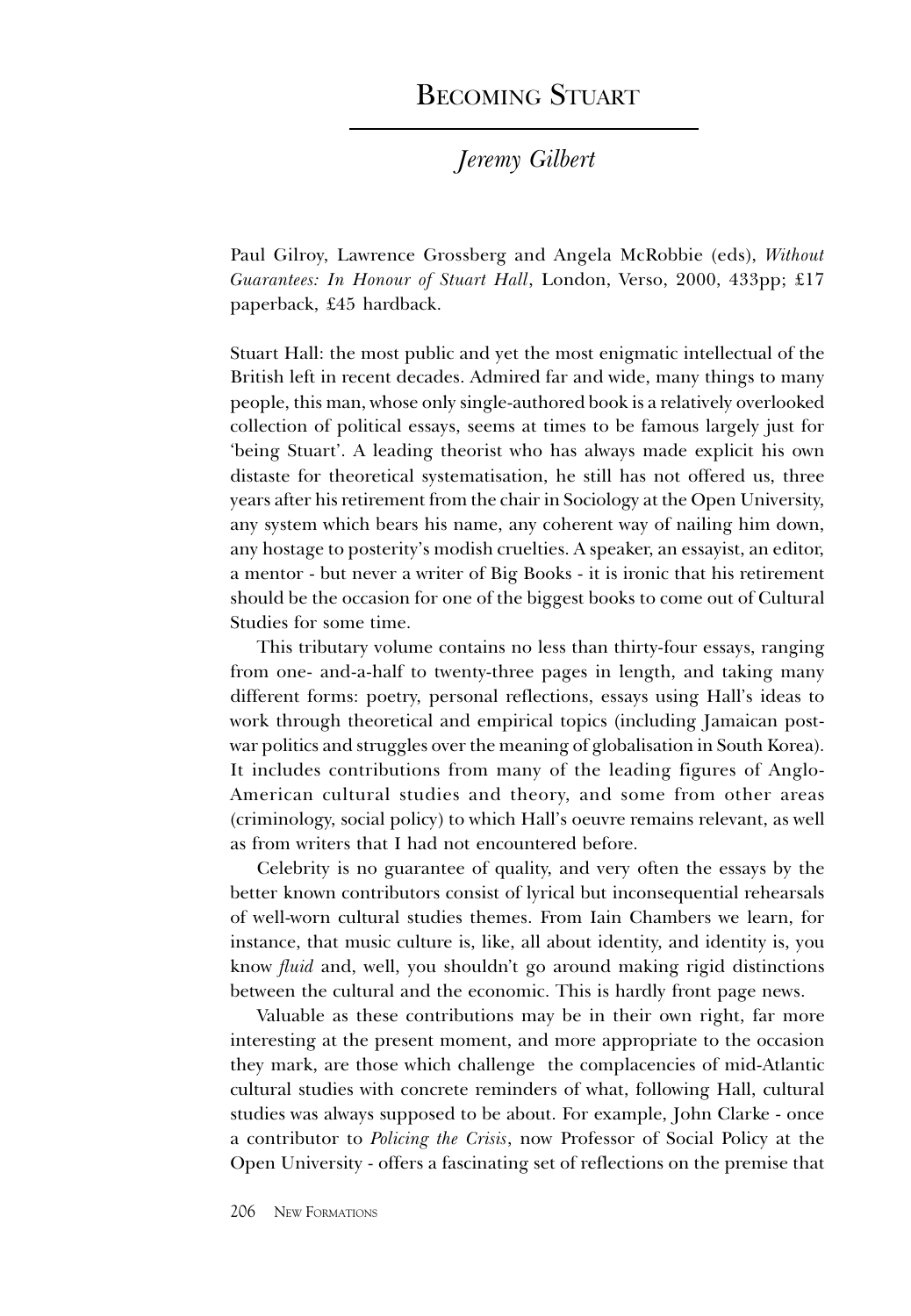Hall's work holds great relevance for his own field. In the process, he reminds us that something has gone desperately wrong with Cultural Studies, that this should be a statement which surprises, indeed which needs to be made at all.

Perhaps the most striking difference between the various pieces is the nature and extent of their engagement with Hall's work. The fact that the book is not, nominally, about Stuart Hall but merely for him can technically excuse a complete lack of such engagement on the part of the contributors. However, this hardly lessens the embarrassment of noting that Judith Butler's seven-page exposition of her own work demonstrates no direct knowledge of Hall's, apart from one minor essay in which he happens to cite her. Similarly, Gayatri Spivak presents a characteristic deconstructive reading of Jamaica Kincaid's novel  $Lucy$ , the relevance of which to Hall's projects can best be described as tangential.

This reviewer would emphasise - despite his editor's distaste for such pleasantries - that there are no living intellectuals he holds in greater awe than Butler and Spivak. Nevertheless, it is hard to resist the conclusion that their contributions tell us something about the individualistic culture of American - and to some extent all - academic life which goes some way towards explaining the reverence in which Hall is held.

It is quite obvious that these are figures whose brilliance lies largely in their capacity to fill whole books with their own ideas (often in the form of commentaries on the Great Traditions of literature and philosophy). This is the classical mode of intellectual life, and it is unavoidable for most of us. Hall's genius has always been to avoid it. It is the pithy essay, the concise analysis, the momentary synthesis, the rousing speech, the timely collection, the concern for the popular and the immersion in the contemporary for which he is famous. In other words, it is always - *always* - for the sake of some tactical intervention, in the name of some collective project, at the moment of some precise conjuncture, that Hall has acted, written and spoken.

Perhaps, after all, the very contrast which the work of these quite different scholars provides is a necessary part of any such collection. It is in the nature of Hall's methods that they should be mobile, polysemic, and often unpredictable in their effects. Thought in these terms, we can see that only a collection as rich and varied as this could possibly be a fitting tribute to a man who has always said exactly what needed to be said, and no more.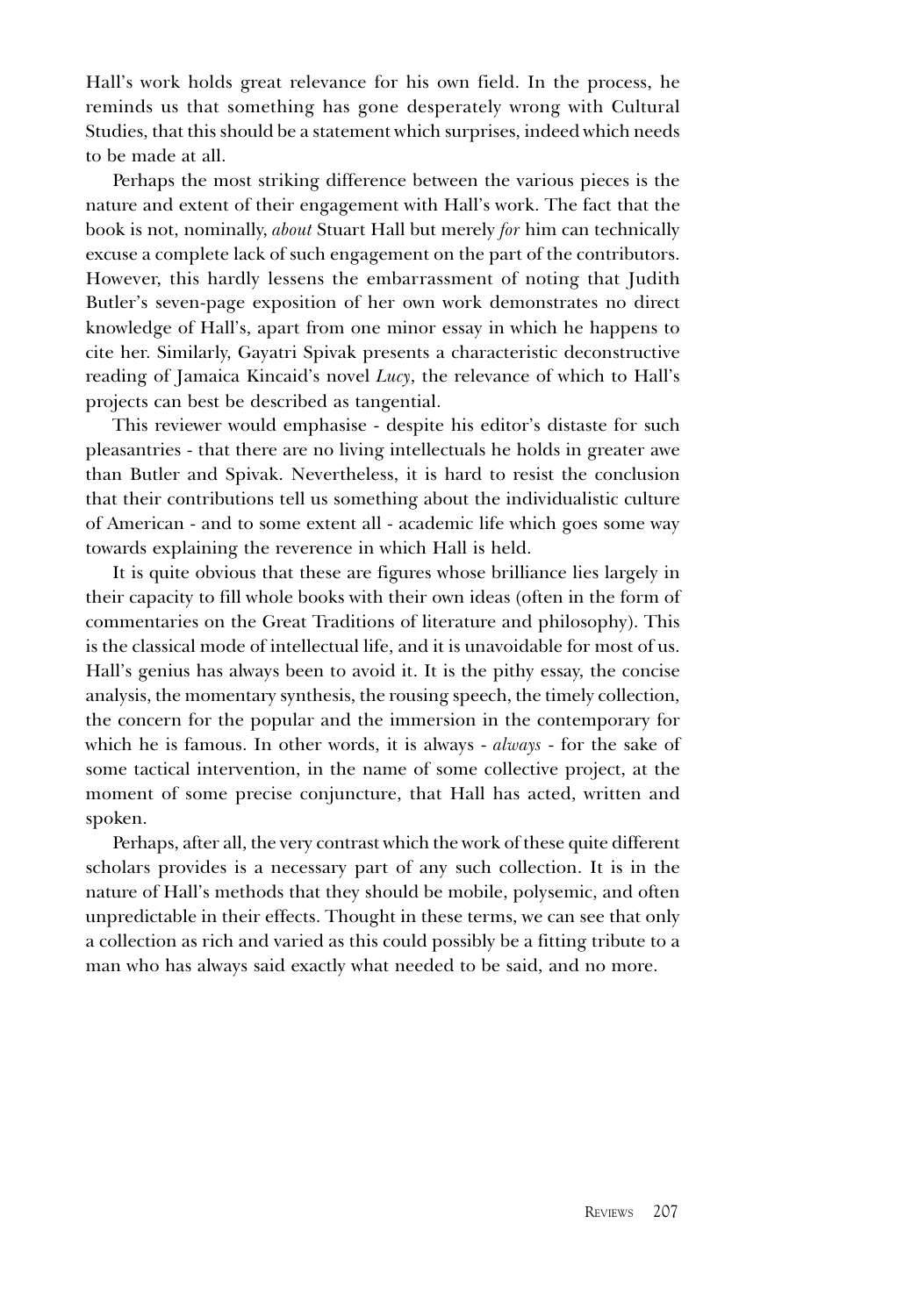## PIPE DREAMER

1. Gerard Genette, Paratexts: Thresholds of Interpretation, Jane E. Lewin (trans), Cambridge. Cambridge University Press, 1997.

2. Doreen Massey, Travelling Thoughts' in Without Guarantees: In Honour of Stuart Hall, London, Verso, 2000 and Space, Place and Gender, Cambridge, Polity, 1994.

3. Benedict Seymour, Nationalize This! What Next For Anti-Globalisation Protests' and Simon Bromley, The Golden Straightjacket: Moving on From Seattle' in Radical Philosophy, 107 May/ June  $2001$ , pp10

Jo Littler

José Bové and François Dufour (interviewed by Gilles Luneau), The World is Not for Sale: Farmers Against Junk Food, trans. Anna de Casparis, London, Verso, 2001; 222 pp; £16 hardback.

As Gerard Genette pointed out, we know a book is a book because of the liminal devices and conventions that are used to mediate it as such to the reader, including its physical framing (its dustjacket, its foreword, its index) and its 'epitextual' framing (its book reviews, advertisements, the more diffuse cultural discussion around it). The foreword of a book acts as a favourable book review-within-the book, a stamp of cultural authority by a famous name, an indication of its identity and marketing orientation.<sup>1</sup> The World is not for Sale, an extended interview with the French farmers Jose Bové and François Dufour by the journalist Gilles Luneau, carries a foreword by the goddess of anti-globalisation, Naomi Klein. This, together with the title and Bové's sudden prominence in the British media, has meant that The World is Not For Sale can be positioned beyond the shelves on agricultural methods and food hygiene to feature prominently in the 'current affairs' and 'contemporary politics' sections of newspaper reviews and bookshops. Like Klein's No Logo, Noreena Hertz's The Silent Takeover, Kalle Lasn's Culture Jam and George Monbiot's The Captive State, this is a book which has reached out to and appears to be succeeding in gaining a relatively large readership. The difference is that these other books take as their subject the power of multinational corporations within neo-liberalism, whereas The World is Not for Sale examines this phenomenon through the prism of a more particular activity: farming. Both Bové and Dufour belong to the French Farmer's Confederation: Bové is its most famous member, Dufour its president.

Bové is most famous for organising (and being imprisoned for) the painstaking dismantling of a McDonald's restaurant being erected in his home town, Millau in south-west France. This was in part a protest against a one hundred per cent increase in American import duties on the locallyproduced speciality, Rocquefort cheese (an increase interpreted as American retaliation for a European ban on importing hormone-treated beef). An account of this food war forms the first of the book's three sections. The second part chronicles 'The Damaging Effects of Intensive Farming' by surveying changes in agricultural methods, mainly in the latter part of the twentieth century, and by eloquently relating these changes to broader cultural histories and political geographies. The final part, We Can Change The World', discusses alternative models of farming and trading, and makes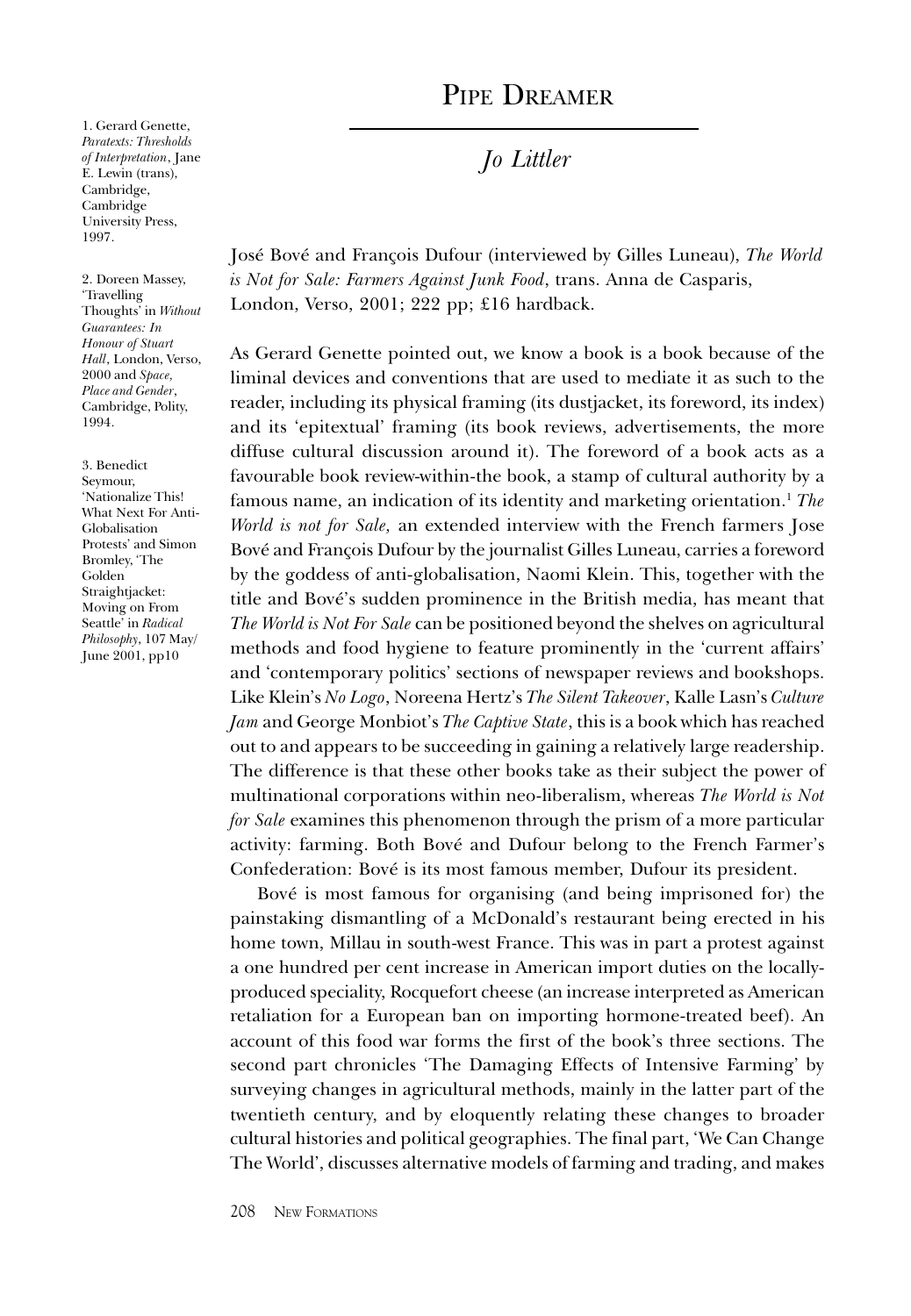suggestions for implementing reform. And, as the rallying cry suggests, it also details the links between the Farmer's Confederation and wider anticapitalist movements and impulses - to Seattle, to Subcommandante Marcos (with whom Bové has swapped pipes) and beyond.

There are a number of reasons why the actions of Bové, Dufour and the Farmer's Confederation might be viewed suspiciously from a progressive perspective. For whilst widening out involvement in anti-corporate action is all very good, isn't such multinational-bashing taking place merely in the protectionist interests of farmers who are liasing with anti-capitalist movements only to safeguard their own capitalist livelihoods? Such suspicions may be especially pronounced for a British audience for whom farmers in general are often taken to be the very embodiment of rural conservatism. This stretches back to the alliance between aristocratic and bourgeois land-grabbing capitalism and the acts of enclosure between the sixteenth and nineteenth centuries: as the aristocracy and the emergent bourgeoisie turned themselves into agribusinesses, forcibly demolishing communal farming and swathes of common land, thousands of workers were removed from the countryside and propelled into the overcrowded poverty of nineteenth-century cities. The modern farmer is often not only a metaphorical but frequently an actual descendant of the victors of this war on the poor.

The type of farming in which Bové and Dufour participate, however, is less open to charges of protectionism and hereditary privilege, being cooperative and communal, with land divided up between those who want to work on it, with profits either equally shared, ploughed back into the farm or used to support anti-globalisation causes. The Farmer's Confederation encourages non-hereditary farmers to become involved with farming, and Bové himself has impeccable radical credentials, having acquired land by squatting it in the 1960s in order to protest at a nearby military site. Not only is their ethos non-exclusive, but they seek to extend this sense of ownership beyond the immediate workers, emphasising that the land does not just belong to those who work on it but those who live near it, as well as to city-dwellers who want to come to the country. It is this inclusive populism which has made Bové the acceptable face of anti-capitalism to Middle France. At the time of Bové's trial for the McDonald's incident, 100,000 people gathered to protest, a physical body of support four times that of the crowd at Seattle. Advocating not a feudal system but a co-operative sustainable system of agriculture, not 'rustic authenticity or a cardboard cut-out countryside' but an integrated method of agriculture which recognises the multifaceted links between land, food and people, the Farmers Confederation approach these issues through coalition-building, by persuading particular groups that they share interests and can work together in their defence.

Given the nationalist sentiment and symbolism circulating around Bové - the trademark pipe, the handlebar moustache, the Rocquefort cheese - it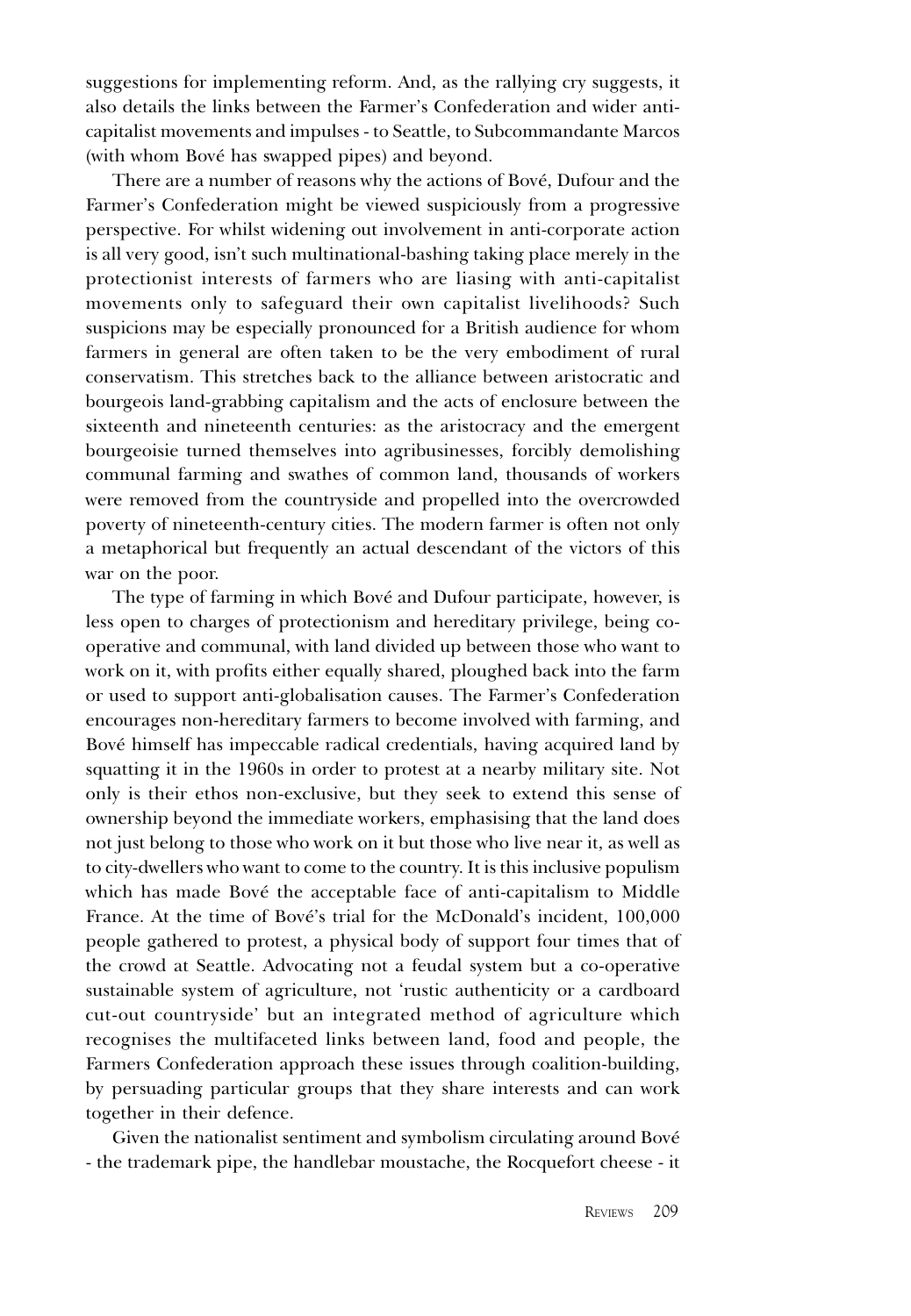might also be expected that this anti-globalisation stance offers a retrenched nationalism which reductively conceives of a pure space before or outside the global. As Doreen Massey among others has pointed out, we cannot conceive neatly embedded localities within 'the global', as the relationship between places are always dynamic and interactive; the idea that a locality can be fixed, grounded, with hermetic borders, emerges from a colonial tradition of positivist mapping.2 However, such fears are not borne out, as the communitarian ethics practised by the Confederation is also manifest in their very self-conscious internationalism. The book describes antiglobalisation as specifically meaning anti-neo-liberal globalisation, suggesting that it doesn't have to imply a retreat into what it describes as the 'selfish, frightened and irrational response' of nationalism ( $p159$ ). Bové and Dufour call for a 'new internationalism' which recognises the interaction and mutual dependence between nations. Arguing, for example, for British farmers to be as protected as French farmers against BSE, and for an end to the export subsidies used to legitimate European and American over-production which flood the markets of poorer countries in the south (in the process destroying local livelihoods, leaving these countries' own exports at the mercy of multinationals who pay a pittance), they convincingly describe their alliances with farmers around the world and their suggestions for sustainable internationalism. The Farmer's Confederation has therefore managed successfully to unite the consumer and green lobby while simultaneously lobbying for subsidies to enable new farmers to enter agriculture, and uniting with Indian farmers against GM crops. In the process, they move way beyond forms of activism which campaign solely for the needs of white middle-class consumers. These were more than the Rocquefort Riots.

In many respects, The World is Not For Sale does for food what Klein's No Logo does for clothes. It argues for increased transparency on how food travels from the field to the plate, for a shift from the intensive monocultural farming of the 1960s into sustainable multifunctionalism. But what is interesting is the strong links created here between anti-capitalist actions and future alternatives. For all  $No Logo's$  strengths as a beautifully written, well-researched and passionate clarion call offering inspirational encouragement, Klein tends to over-dramatise the scale of the poetic resistance of the anti-sweatshop demonstrations at the expense of any reflection on the ways such resistance might be channelled into change. Such elaborations are badly needed; while the widely reported slogans of recent anti-capitalist demonstrations, replacing capitalism 'with something nicer' and 'many things not just one' might be well-intentioned and beautifully multiple, they also conjure vague, amateurish and (like the protests) unreassuring images of the future. The World is Not For Sale elaborates and highlights alternative ways of life, moving beyond negative campaigning, as well as using it.

Bové and Dufour, then, provide a range of suggestions of what to do next, as well as an impressively anti-elitist approach and an ability both to